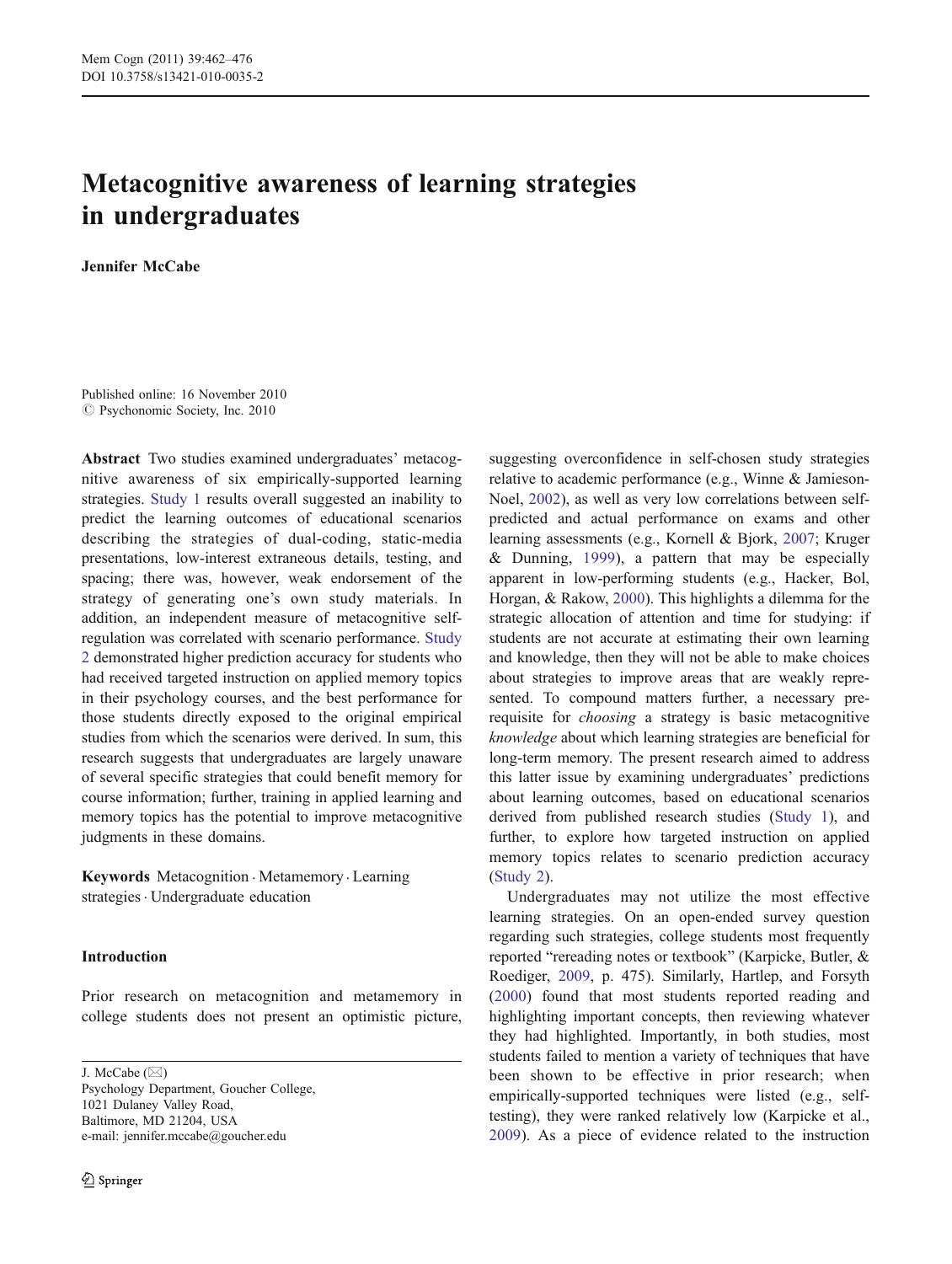issue, 80% of undergraduates in another recent survey reported that their study strategies were improvised, and not taught to them in a formal manner (Kornell & Bjork, [2007](#page-13-0)). This raises the question of whether those improvised strategies, presumably based on intuition and/or metacognitive feedback, are consistent with what is known to be effective from research, and also whether targeted instruction on learning and memory topics could improve metacognitive awareness of successful learning strategies.

Based on recommendations and references from "25 Learning Principles to Guide Pedagogy and the Design of Learning Environments" (University of Memphis, [2008\)](#page-14-0) and from "Organizing Instruction and Study to Improve Student Learning" (Pashler, Bain, Bottge, Graesser, Koedinger, McDaniel, & Metcalfe, [2007](#page-13-0)), I chose six learning strategy topics to survey via the Internet. The topics were purposefully chosen to represent effective strategies that were not on the surface intuitive (and indeed, some could be considered counterintuitive). I identified one representative published study for each topic whose methods I could transcribe into a brief scenario-type description. For each scenario, participants rated the predicted level of effectiveness for two contrasting learning situations (one empirically-supported and one not), for typical college students and for themselves. The two ratings were included based on the possibility that they would elicit differing degrees of accuracy. On one hand, it was possible that having to rate other students would enhance objectivity in deciding which scenario might result in the best learning; however, it was also possible that applying the scenario directly to oneself would enhance the depth of appraisal, and therefore accuracy, of predictions.

This research differs from prior work on metacognitive judgments, in that instead of participants directly experiencing the learning conditions, and then making judgments of learning (JOLs) (e.g., Dunlosky & Nelson, [1994\)](#page-13-0), they were instead asked to rate learning outcomes from hypothetical scenarios. Although JOLs are in part determined by mnemonic cues derived from actual exposure to the to-be-learned materials, Koriat's [\(1997](#page-13-0)) cue-utilization framework posits that they are also influenced by participants' a priori beliefs and theories about which conditions lead to optimal learning outcomes. It is this component of the cue-utilization view that is investigated here. The learning scenarios chosen for this study were presumably evaluated using mainly extrinsic cues, based on knowledge of the learning conditions and encoding operations presented in each scenario (e.g., self-generation of materials), as opposed to intrinsic cues, based on the nature of the study items themselves (e.g., degree of relatedness), a variable not addressed in the scenario descriptions.

By asking participants to provide JOLs based solely on what they believe to be true about various conditions for

learning, and not confounded by intrinsic or real-time mnemonic cues, the extrinsic cue contribution of JOLs can be more effectively isolated. This is important because metacognitive illusions reported in the literature (e.g., Karpicke, [2009](#page-13-0); Koriat & Bjork, [2006](#page-13-0)) presumably arise at least in part from this type of immediate experience, in which people are 'fooled' into thinking they have learned more than they have, perhaps through increased short-term familiarity or fluency ratings (e.g., Benjamin, Bjork, & Schwartz, [1998\)](#page-12-0). The current study therefore makes a unique contribution to the literature by providing a cleaner account of students' a priori metacognitive knowledge and beliefs regarding the best ways to learn and remember information. Also unique is the use of concrete descriptions of specific learning scenarios, as opposed to more abstract questions (i.e., "What kind of strategies do you use when you are studying?") used in prior survey research (e.g., Karpicke et al., [2009](#page-13-0); Kornell & Bjork, [2007\)](#page-13-0).

I hypothesized that I would overall find low correspondence between students' predictions and research findings on these six topics, which would be consistent with the literature described above. This may be particularly true for the items that are especially counterintuitive (e.g., the advantage of still photos over animated video; Mayer, Hegarty, Mayer, & Campbell, [2005\)](#page-13-0). There are at least two conceptual underpinnings for the prediction about low metacognitive awareness of these strategies. First, although participants do not have the opportunity to experience a real-time metacognitive illusion, they may draw on episodic memories for such an experience, and/or base their responses on potentially biased semantic knowledge (i.e., personal theories of learning and memory). Second, a lack of explicit training in optimal learning strategies, or memory principles in general, could contribute to the failure to endorse optimal learning situations, a point addressed more fully in [Study 2](#page-7-0).

Below I describe each of the six learning scenario topics (with the empirically-supported outcome listed first), along with a discussion of prior research on college students' metacognition with regard to each topic, when available. By way of preview, the topics related to *cognitive load theory* have not been investigated through the lens of metacognition; however, the latter three topics (i.e., testing, spacing, generation) have been a focus of metacognitive research.

The first three learning scenarios were constructed using specific applications of cognitive load theory (e.g., Paas, Renkle, & Sweller, [2003](#page-13-0)), which states that because cognitive resources (i.e., attention and working memory) are limited, effective instruction should reduce the amount of cognitive resources needed to process the to-be-learned material, with the particular goal of reducing extraneous or redundant information. In other words, the extent to which limited cognitive resources can be focused on relevant to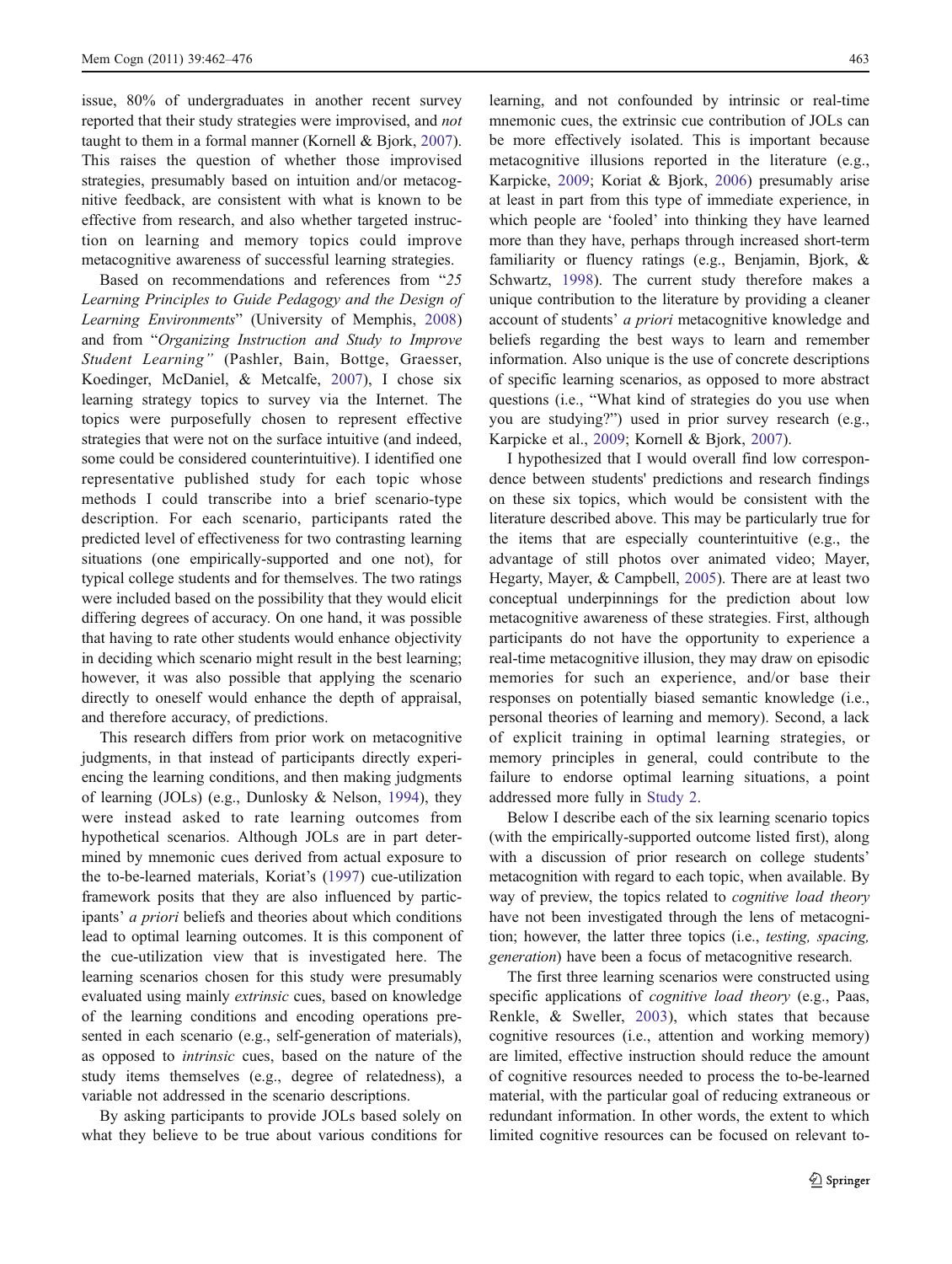be-learned information should result in better learning outcomes.

Scenario 1: Dual-code vs. single-code presentations The first survey item was based on dual code and multimedia effects (e.g., Mayer & Moreno, [1998,](#page-13-0) [1999](#page-13-0), [2003](#page-13-0)), which states that memory is better for material presented in multiple modalities (e.g., auditory and verbal), due to an increase in the number and richness of retrieval routes (Paivio, [1986](#page-13-0)), and also due to the utilization of separate pools of resources in working memory (e.g., Kalyuga, Chandler, & Sweller, [1999\)](#page-13-0). Thus, researchers recommend that learning materials should be designed to make use of multiple modes, taking care to manage the cognitive load of the presentation as to not overwhelm the learner's attention and working memory capacity. The survey item corresponding to this principle was a summary of Kalyuga et al. ([1999\)](#page-13-0), in which a significant learning advantage was found for viewing a diagram accompanied by auditory verbal information presented via headphones, in comparison to viewing the diagram accompanied by the same verbal information presented visually as text on the screen.

Scenario 2: Static vs. animated media The second survey item was based on a specific prediction of cognitive load theory called the static-media hypothesis. This states that animated visuals (i.e., video) use more cognitive resources than comparable static (or still) visuals (e.g., pictures, illustrations), perhaps due to the presentation of more extraneous details (e.g., Mayer et al., [2005\)](#page-13-0). Thus, learning should be better in a static media situation compared to an animated media situation, a pattern found in four experiments by Mayer et al. [\(2005](#page-13-0)). For the survey item, I summarized the methods of Mayer et al., portraying learning about a scientific topic from an animated video versus a series of static illustrations.

Scenario 3: Low-interest vs. high-interest details The third survey item was based on using cognitive load theory to understand how the inclusion of extraneous (irrelevant) details affects learning. Mayer, Griffith, Jurkowitz, and Rothman ([2008\)](#page-13-0) demonstrated that high-interest extraneous details included in a slideshow presentation on a scientific topic led to poorer learning outcomes than low-interest details. High-interest details were hypothesized to use more of the limited processing resources available to the learner, with the result that the learner had fewer resources to focus on the to-be-learned information. The survey item included a description of slideshows that presented high-interest versus low-interest extraneous details.

The next three learning scenario survey items were relevant to other empirically-supported cognitive principles in education: the testing effect, the spacing effect, and the generation effect. These are all examples of effortful yet memory-enhancing strategies coined desirable difficulties by Bjork [\(1994](#page-12-0)).

Scenario 4: Testing vs. restudying The fourth scenario was based on the testing effect, which states that learning and memory for material is improved when time is spent taking a test on the material, versus spending the same amount of time restudying the material (e.g., Butler, & Roediger, [2007;](#page-12-0) McDaniel, Anderson, Derbish, & Morrisette, [2007](#page-13-0); Roediger & Karpicke, [2006a\)](#page-13-0). This phenomenon occurs because taking a test forces the learner to use memory retrieval, which in turn helps to solidify the information in long-term memory. Roediger and Karpicke [\(2006b,](#page-13-0) Experiment 1) demonstrated a large advantage of taking a free recall test for a previously studied prose passage, in comparison to spending a comparable amount of time restudying the passage. The survey item in the current study described these two competing strategies.

The basis for hypothesizing that participants in the current study would erroneously predict that restudying is superior to testing came from several studies. First, participants who received more 'study' than 'test' sessions with a prose passage were more confident in their 1-week-delayed recall, even though those with more 'test' sessions performed better (Roediger & Karpicke, [2006b,](#page-13-0) Experiment 2). Similarly, Kornell and Son ([2009](#page-13-0)) showed that even when students perform better after selftesting using flashcards, they still display the metacognitive error of choosing restudying over testing (see also Agarwal, Karpicke, Kang, Roediger, & McDermott, [2008;](#page-12-0) Karpicke, [2009](#page-13-0)).

Karpicke et al. ([2009\)](#page-13-0) examined the self-testing strategy using survey methodology. Self-testing was not frequently reported as a favorite learning strategy; in addition, when asked about self-testing versus restudying in a forcedchoice item, only a minority chose testing as the preferred option. In contrast, a survey by Kornell and Bjork [\(2007](#page-13-0)) showed a majority of students endorsed self-testing as a study strategy, but mainly to find out how much they learned; only 18% viewed self-testing as a means to improve memory. In sum, whether or not students actually use self-testing when studying, it is clear that most do not see retrieval practice itself as leading to better learning and subsequent exam performance.

Scenario 5: Spacing vs. massing The fifth survey item was based on the *spacing effect*, which states that, holding constant total study time, spacing out (or distributing over time) the study of to-be-learned material is more effective than massing (or cramming) the material (e.g., Rohrer & Pashler, [2007\)](#page-13-0). Spacing requires more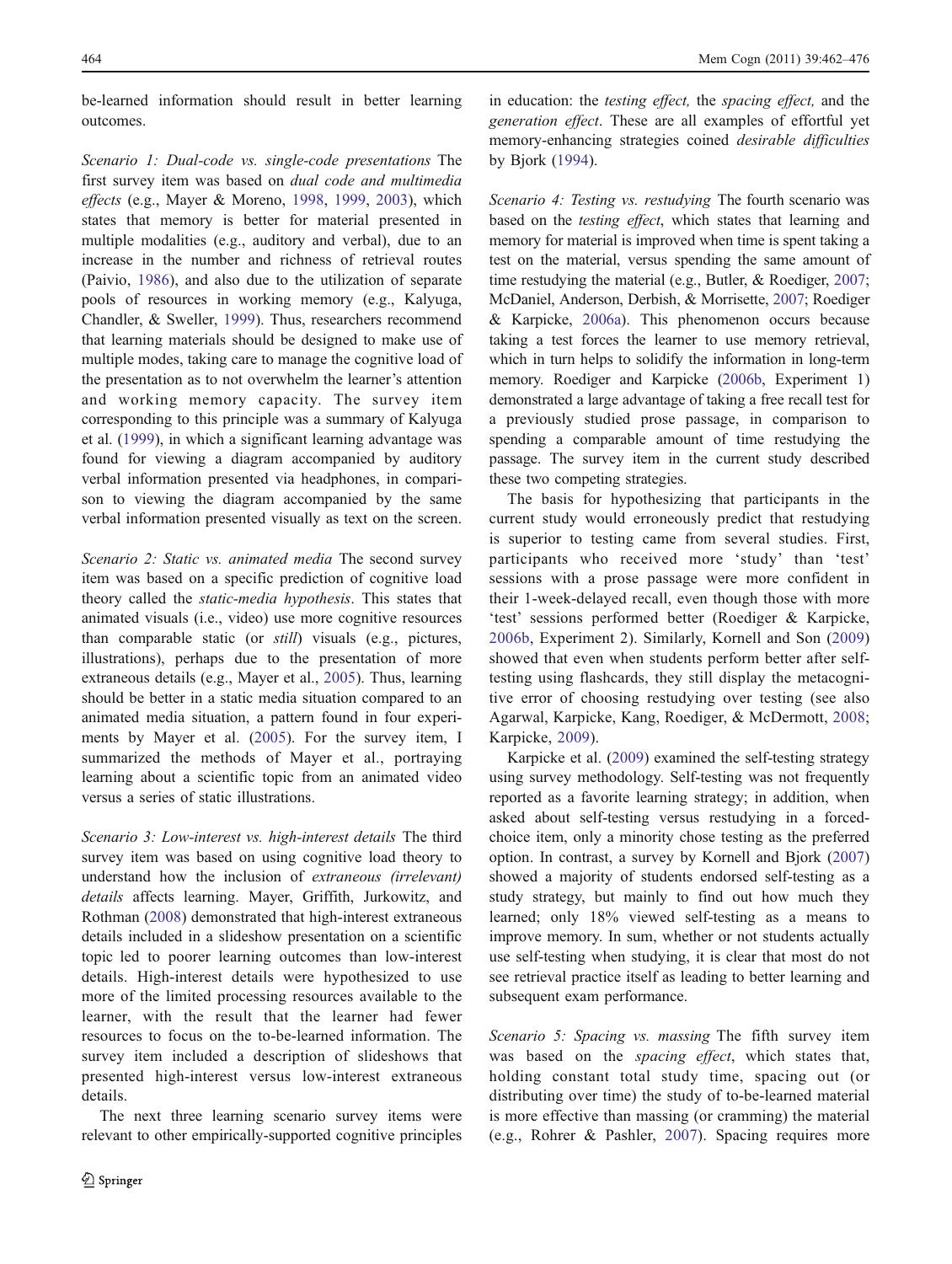<span id="page-3-0"></span>distinctive retrieval episodes, and may help in discriminating among various problem types (e.g., Kornell & Bjork, [2008](#page-13-0)). The survey item in the current study was a summary of the methods of Kornell and Bjork, who found that interleaving various artists' paintings during a learning session was more effective for an induction task (i.e., identifying new paintings by the studied artists) compared to grouping the paintings by a single artist together. As such, the study chosen for this scenario, though certainly illustrative of the spacing effect and interpreted as such by the authors, more specifically tested conditions of interleaving versus blocking of materials during study, a topic of recent research interest (e.g., Kornell, Castel, Eich, & Bjork, [2010;](#page-13-0) Richland, Bjork, Finley, & Linn, [2005](#page-13-0)).

A metacognitive component of the Kornell and Bjork [\(2008](#page-13-0)) study suggested that spacing is not a strategy generally perceived to be effective for memory. When participants were asked which condition led to better memory for the paintings, a minority endorsed spacing, even though a majority performed better on the test in the spacing condition (see also Zechmeister & Shaughnessy, [1980\)](#page-14-0). Other research has been mixed with regard to whether people explicitly choose a massing over a spacing strategy during study (e.g., Benjamin & Bird, [2006;](#page-12-0) Pyc & Dunlosky, [2010](#page-13-0); Son, [2004](#page-13-0); Son, [2010](#page-13-0); Son & Kornell, [2009;](#page-14-0) see Kornell & Bjork, [2007](#page-13-0) for a review).

Scenario 6: Generating vs. non-generating The sixth survey item was based on the *generation effect*, which states that learner-created materials will be more easily remembered than instructor-provided materials (e.g., DeWinstanley & Bjork, [2004;](#page-12-0) Schwartz & Metcalfe, [1992](#page-13-0)). Generating one's own materials is a more difficult and attention-demanding task, and is therefore thought to result in a stronger memory trace for the information. The survey item was a summary of the methods of Bloom and Lamkin ([2006](#page-12-0)), who compared memory for the cranial nerves in instructor-provided and student-generated mnemonic conditions, and found improved memory in the generation condition.

Metacognitive aspects of the generation effect have not been a focus of recent research; however, Begg, Vinski, Frankovich, and Holgate [\(1991](#page-12-0)) showed that undergraduates believed generated items would be better recalled than items simply read. Further, judgments of learning are more accurate for generated versus read items (Maki, Foley, Kajer, Thompson, & Willert, [1990](#page-13-0); Mazzoni & Nelson, [1995\)](#page-13-0). Therefore, I predicted relatively accurate predictions for the generation effect scenario.

Metacognitive self-regulation In addition to the learning scenario ratings, participants self-reported information for a measure of metacognitive self-regulation. Metacognition, the ability to evaluate one's own learning, is considered to be an important component of self-regulated learning (e.g., Pintrich, [2000\)](#page-13-0), and is associated with academic monitoring, strategy use, and motivation (e.g., Sperling, Howard, Staley, & DuBois, [2004](#page-14-0)). In the current study, I examined the correlation between metacognitive self-regulation and scenario prediction accuracy, predicting a positive relationship between the two measures. That is, students who are better able to judge their own learning, and make adjustments accordingly, should show better accuracy when making predictions about the scenarios.

## Study 1

The goals of this study were to examine, in a broad sample of undergraduates from a variety of institutions, (1) the accuracy of predictions with regard to the six learning scenarios, (2) the extent to which responses were similar when predicting outcomes for 'yourself' versus for 'typical college students', and (3) correlations between scenario predictions and metacognitive self-regulation.

# Method

Participants Participants were 255 current undergraduate students over the age of 18 and with access to the Internet. They were offered the chance at winning a \$25 gift card for completion of the survey. Participants were recruited via email and web postings from a variety of sources and institutions of higher education.

Descriptive statistics of demographic variables show that the sample was 78% female and 22% male. The mean age was 24.56 (SD 7.94; median 22; range 18–61). The education level of the sample was overall high, with a mean of 3.72 years of college completed  $(SD = 1.33)$ . Of those who self-reported their current GPA (87%;  $n = 222$ ), the mean was 3.25 ( $SD = 0.54$ ). Participants were asked to report their major; for the purposes of this study, these responses were divided into a category representing psychology (and/or behavioral science) and a category representing all other responses (i.e., non-psychology). Fifty percent of participants reported a psychology major, and 50% reported non-psychology. Exploratory analyses failed to find any difference between psychology majors and non-majors in any of the survey variables (all  $ps$ ) 0.05). Regarding the number of psychology courses taken by participants the mean was  $4.36$  (SD = 3.36). This was correlated with four survey variables ( $ps < 0.05$ ); however, because the correlation pattern was inconsistent (i.e., positive in two cases and negative in two), these relationships are not discussed further.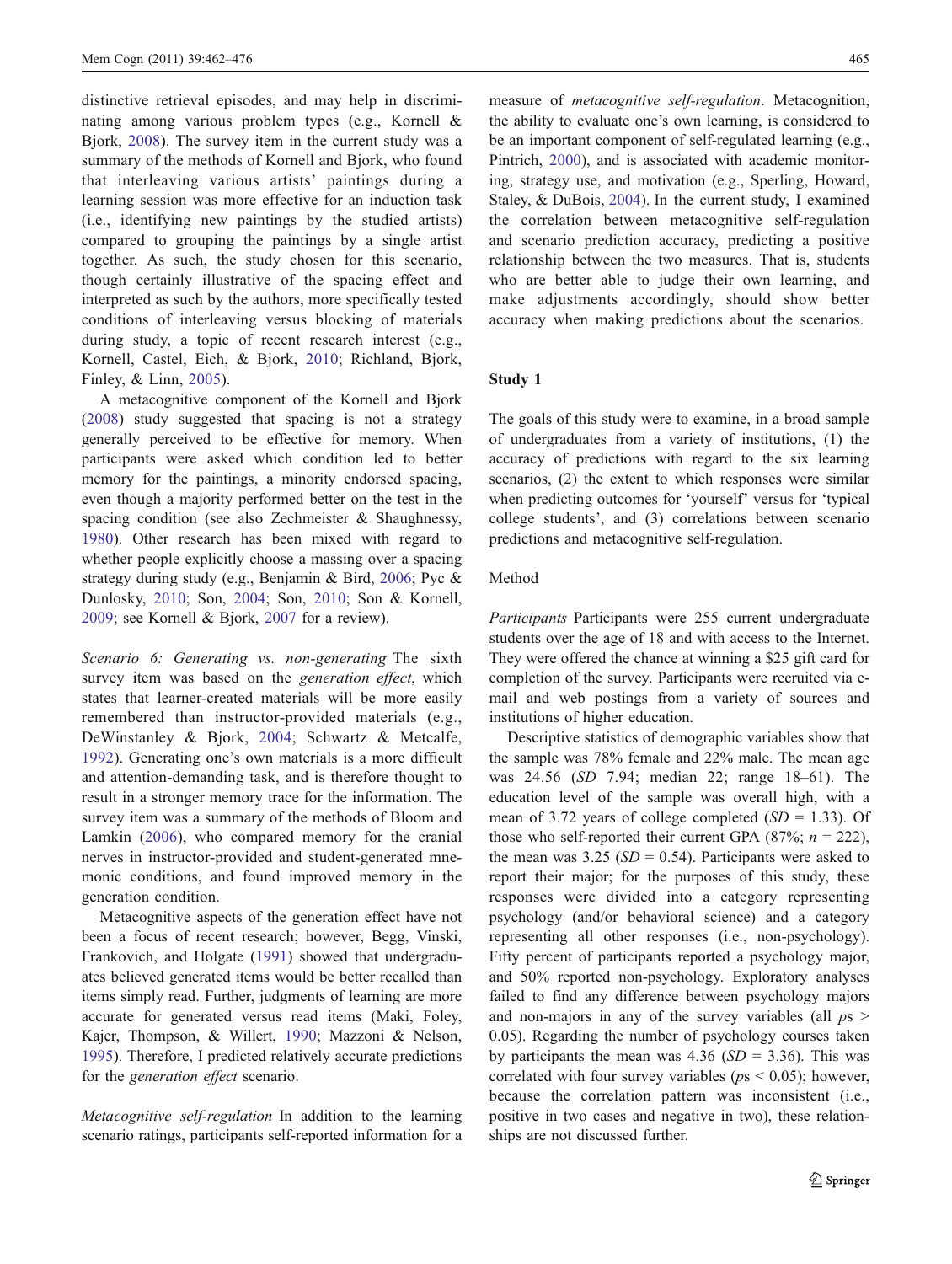Materials The web-based survey was created by the author and made available to participants via password-protected SurveyMonkey software. The final survey consisted of 25 items: six were descriptions of learning scenarios (each followed by 2 rating scales, for 'typical college students' and 'yourself'; see above for descriptions of scenarios), 12 were items from the Motivated Strategies for Learning Questionnaire (MSLQ) subscale for metacognitive selfregulation (Duncan & McKeachie, [2005](#page-13-0); Pintrich, Smith, Garcia, & McKeachie, [1991](#page-13-0)), and seven were demographic questions.

Learning scenario descriptions were carefully constructed to avoid using the terminology representing the concepts under investigation (e.g., spacing, generation), as the goal was to determine if students could predict the outcome by interpreting the given scenario, not by drawing on memory for terms they may have learned about in psychology courses. For example, the survey item for Scenario 6: Generating vs. non-generating stated:

Two assignments ask students to learn the list of cranial nerves using a mnemonic device. Assignment A includes a commonly used mnemonic device PROVIDED by the instructor to assist students in their learning. Assignment B asks students to CRE-ATE their own mnemonic device to assist their learning. After 2 weeks, all students are asked to list the cranial nerves in order.

For each item, participants rated on a 7-point scale the extent to which they predicted the two contrasting situations would or would not benefit learning, as measured by subsequent test scores. A rating of "1" would indicate that Situation A should result in much higher test scores, a neutral rating of "4" would indicate that both situations would result in equivalent test scores, and a rating of "7" would indicate that Situation B should result in much higher test scores. To make consistent the Likert-scale data interpretation, prior to analyses I reverse-scored three of the items such that for each scenario result discussed below, higher numbers (i.e.,  $\geq 5$ ) indicate endorsement of the conclusion derived from the relevant research study and lower numbers (i.e.,  $\leq 3$ ) indicate endorsement of the opposite outcome.

The metacognitive self-regulation (MSR) scale (Pintrich et al., [1991;](#page-13-0) Duncan & McKeachie, [2005\)](#page-13-0) consisted of 12 Likert-type items on a 7-point scale (with "1" corresponding to "not at all true of me" and "7" corresponding to "very true of me"). Examples of statements from the scale include, "If course readings are difficult to understand, I change the way I read the material," "I ask myself questions to make sure I understand the material I have been staying in this class," "I try to think through a topic and decide what I am

supposed to learn from it rather than just reading it over when studying for the course," and "When I study for this class, I set goals for myself in order to direct my activities in each study period." After reverse-scoring two of the items, the mean ratings were computed to form the composite measure of MSR.

Procedure Data collection took place at a participantchosen day and time, using a link to the survey sent via e-mail. Completion of the survey took between 15 and 30 minutes. Participants first read and agreed to an informed consent form and then were given instructions for participating. They then proceeded to the survey and completed it at their own pace.

# Results

For all analyses below, the alpha level was 0.05. Onesample *t*-tests were conducted to compare the mean rating to the neutral response of "4" (i.e., prediction of similar test scores for both situations); in addition, paired-samples ttests were conducted to compare the 'students' and 'yourself' ratings. Original scale ratings were also converted to a percentage of 'correct' endorsement by recoding responses of 5 and higher as "correct" and other responses as "incorrect." See Table [1](#page-5-0) for all descriptive statistics.

Scenario 1: Dual code vs. single code presentations For 'typical college students,' the mean rating of predicted learning outcome (i.e., test performance) was not significantly different from the neutral "4",  $t(254) = 1.11$ ,  $p = 0.27$ . For 'yourself,' the mean rating was significantly lower than "4,"  $t(253) = 2.37$ ,  $p = 0.02$ . The means for 'students' and 'yourself' were significantly different,  $t(253) = 4.24$ ,  $p <$ 0.001, with lower ratings for those relevant to the participants themselves. To preview, this difference in ratings was found only for this scenario. The percentage of participants endorsing the empirically-supported outcome was not different for 'students' and 'yourself',  $t(253)$  = 0.46,  $p = 0.65$ . To summarize results for this item, participants overall did not endorse the empirically documented advantage for auditory over visual presentation of supplemental information (Kalyuga et al., [1999](#page-13-0)), and, interestingly, their ratings veered even further toward the lower end of the scale, representing a prediction of a single-code advantage, when they were asked to predict their own learning outcomes.

Scenario 2: Static vs. animated media The mean rating of predicted test outcomes for 'students' was significantly lower than the neutral response of "4,"  $t(254) = 12.46$ ,  $p <$ 0.001, as was the case for the 'yourself' ratings,  $t(254)$  =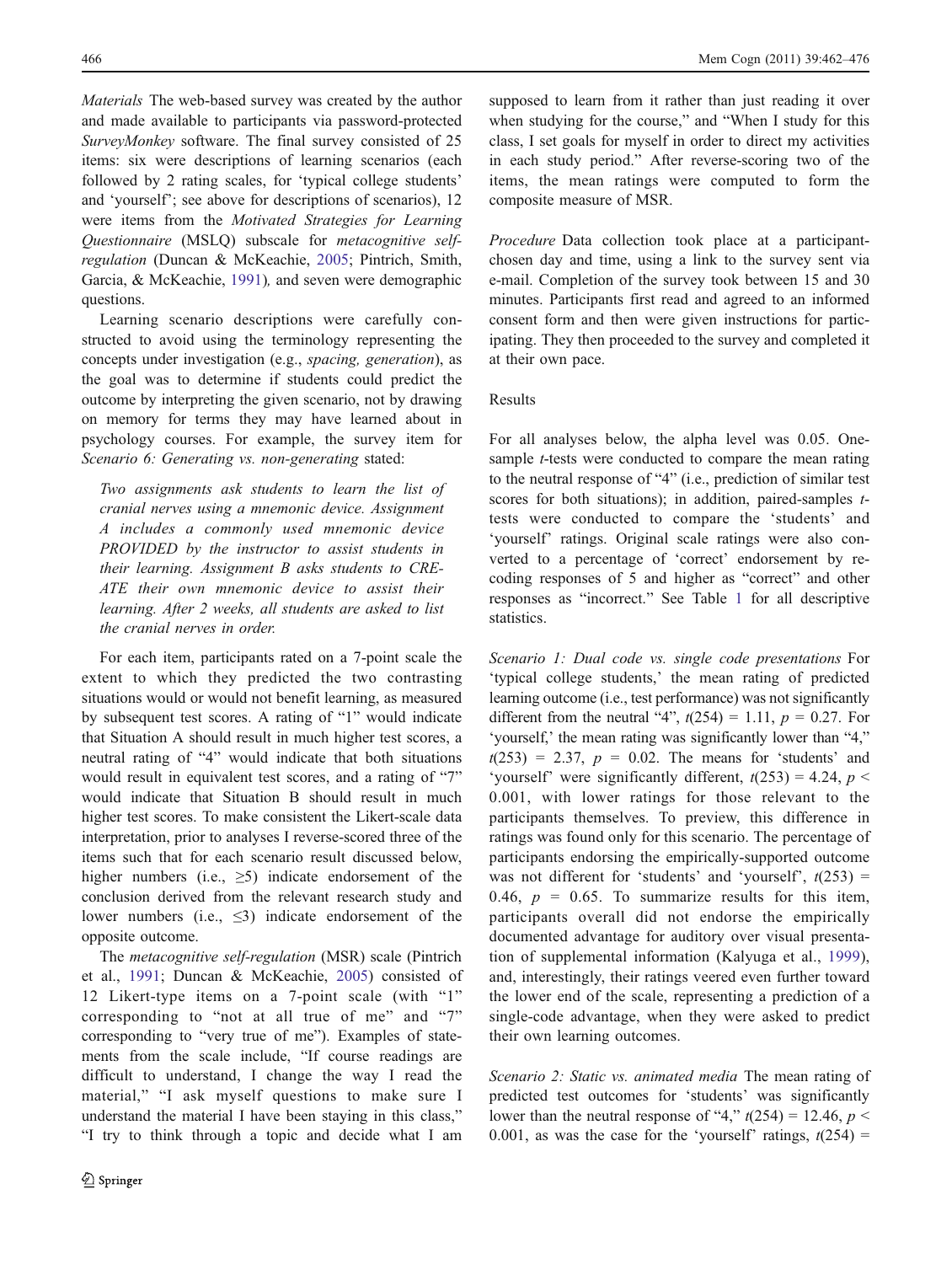<span id="page-5-0"></span>

|  |  |  |  | <b>Table 1</b> Predicted learning scenario outcomes in Study 1 |  |  |  |
|--|--|--|--|----------------------------------------------------------------|--|--|--|
|--|--|--|--|----------------------------------------------------------------|--|--|--|

|                                   | "Typical college students" |      |                       | "Yourself" |      |                       |  |
|-----------------------------------|----------------------------|------|-----------------------|------------|------|-----------------------|--|
| Scenario                          | $\boldsymbol{M}$           | SD   | % Correct endorsement | M          | SD   | % Correct endorsement |  |
| 1. Dual-code vs. single-code      | 4.11                       | 1.69 | 39.22%                | $3.67*$    | 2.20 | 37.80%                |  |
| 2. Static vs. animated media      | $2.84**$                   | 1.49 | 12.16%                | $2.90**$   | 1.92 | 21.96%                |  |
| 3. Low- vs. high-interest details | $2.55**$                   | 1.77 | 14.96%                | $2.61**$   | 1.72 | 14.90%                |  |
| 4. Testing vs. restudying         | $3.38**$                   | 1.97 | 29.92%                | $3.37**$   | 2.14 | 32.68%                |  |
| 5. Spacing vs. massing            | $2.00**$                   | 1.33 | $6.67\%$              | $1.90**$   | 1.48 | $9.80\%$              |  |
| 6. Generating vs. non-generating  | 4.21                       | 1.86 | 47.45%                | $4.39**$   | 2.19 | 53.33%                |  |

M mean, SD standard deviation, % Correct Endorsement is percentage of participants providing a rating of "5" or higher

 $*p < .05; **p < .01$ , for one-sample t-tests against neutral value of "4" on survey items. Numbers above "4" indicate endorsement of the empirically supported outcome

9.16,  $p < 0.001$ . Means for 'students' and 'yourself' were not significantly different,  $t(254) = 0.54$ ,  $p = 0.59$ . The percentage of participants endorsing the empiricallysupported outcome was significantly higher for 'yourself',  $t(254) = -4.02$ ,  $p < 0.001$ . This set of results suggests that students overall believed that they, and other students, would learn best from an animated science presentation, a prediction that is opposite of the Mayer et al.'s ([2005\)](#page-13-0) results. However, there was a higher rate of 'accuracy' in predictions for 'yourself' compared to 'students' ratings, a pattern found only in this item.

Scenario 3: Low-interest vs. high-interest details Results showed that the mean rating for 'students' was significantly lower than the neutral response,  $t(253) = 13.06$ ,  $p < 0.001$ ; a similar pattern was found for 'yourself',  $t(254) = 12.93$ ,  $p \le 0.001$ . The means for 'students' and 'yourself' were not significantly different,  $t(253) = 0.84$ ,  $p = 0.40$ . Regarding percentage of correct endorsement, the means were identical,  $t(253) = 0.00$ ,  $p = 1.00$ . This set of results indicates that, contrary to research findings (Mayer et al., [2008](#page-13-0)), students believed that better learning would result from the inclusion of high-interest extraneous details in a presentation.

Scenario 4: Testing vs. restudying The mean rating for this scenario for 'students' was lower than the neutral "4" response,  $t(253) = 5.00$ ,  $p < 0.001$ , as was the rating for 'yourself',  $t(253) = 4.66$ ,  $p < 0.001$ . The means for 'students' and 'yourself' were not different,  $t(252) = 0.05$ ,  $p = 0.96$ . The mean percent correct was similar for the two ratings,  $t(252) = -1.27$ ,  $p = 0.21$ . Thus, most students perceived a learning advantage for restudying material over taking a retrieval test, in stark contrast to empirical research showing a benefit for testing over restudying on subsequent test performance (Roediger & Karpicke, [2006b](#page-13-0)).

Scenario 5: Spacing vs. massing The mean for 'students' was significantly lower than the neutral response,  $t(254)$  = 23.97,  $p \le 0.001$ ; and the mean for 'yourself' was also significantly lower than neutral,  $t(254) = 22.66$ ,  $p < 0.001$ . The means for 'students' and 'yourself' were not significantly different,  $t(254) = 1.53$ ,  $p = 0.13$ . Mean percent correct endorsement was similar for the two ratings, though slightly higher for 'yourself',  $t(254) = -1.90$ ,  $p = 0.06$ . Overall, participants showed a clear endorsement of massing over spacing for predicted learning outcomes, contrary to consistent findings in the literature of a benefit for spacing (Kornell & Bjork, [2008](#page-13-0)).

Scenario 6: Generating vs. non-generating The mean rating for 'students' was not significantly different from the neutral response, but did show a trend to be higher,  $t$  $(254)$  = 1.82,  $p = 0.07$ ; for 'yourself', the mean was significantly higher than neutral,  $t(254) = 2.86$ ,  $p = 0.005$ . The means for 'students' and 'yourself' were not significantly different,  $t(254) = 1.51$ ,  $p = 0.13$ . There were similar percentages of endorsement of spacing over massing for 'students' and 'yourself',  $t(254) = -1.74$ ,  $p = 0.08$ . Overall, there was some endorsement for self-generating as a superior study strategy compared to reading material provided by another person (consistent with the results of Bloom & Lamkin, [2006\)](#page-12-0), particularly when participants rated their prediction for themselves.

Global scenario performance As a global measure of metacognitive accuracy on the learning scenario items, I computed for each participant (using the mean of the 'typical college students' and 'yourself' ratings) the percentage of scenarios to which he or she responded with endorsement of the empirically-supported outcome. The overall mean for this variable was 23% (i.e., 1.38 scenarios out of six), indicating that participants were overall not very accurate in their predictions of learning outcomes. In fact,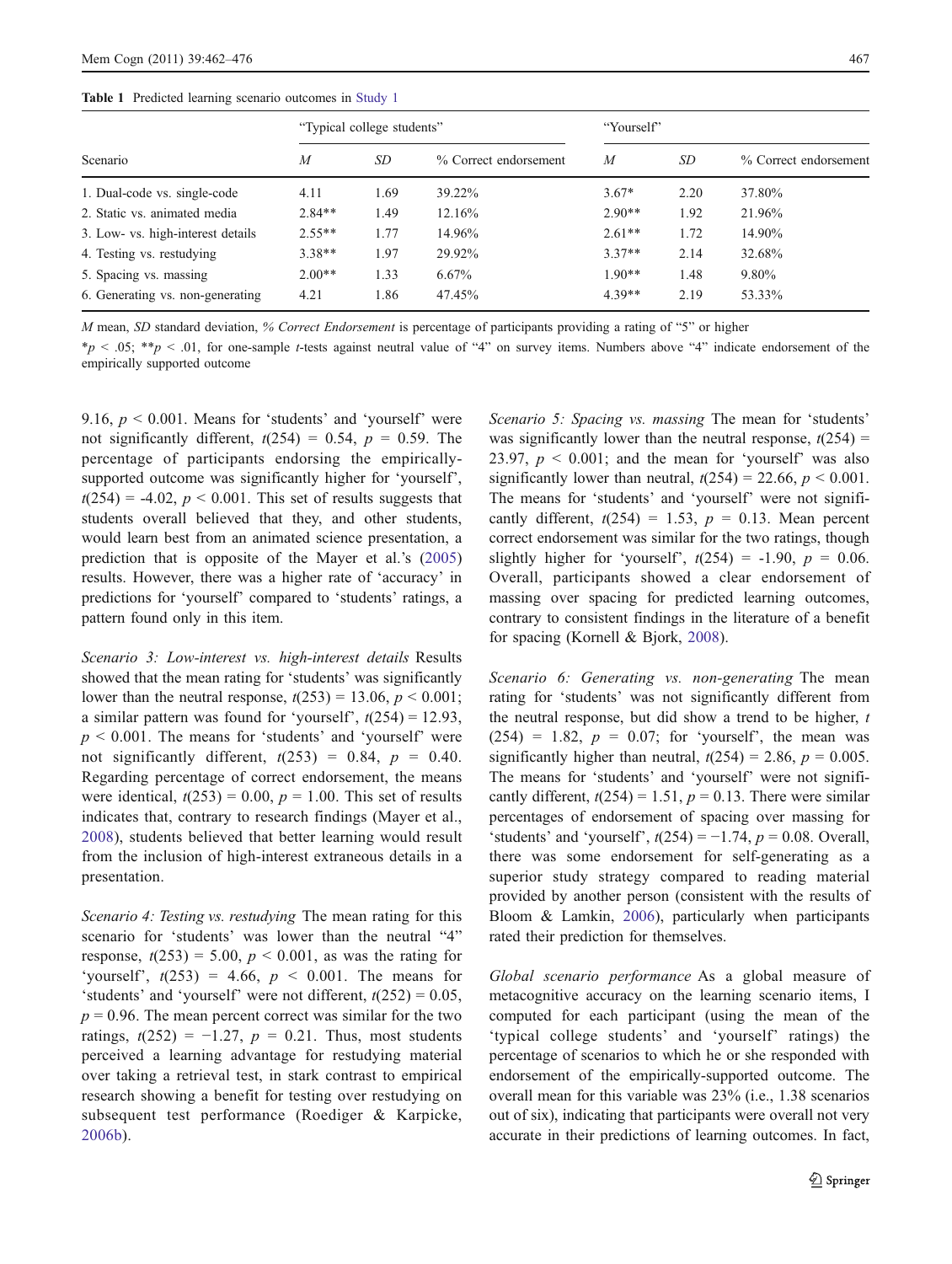the highest proportion score for any individual participant was 67% (four scenarios), and 18% of the sample responded with the non-empirically-supported outcome for all six learning scenarios (i.e., 0% accuracy). These descriptive statistics support the original hypothesis that participants would be generally poor predictors of empirically-supported learning outcomes.

Metacognitive self-regulation On the 7-point Likert scale, with higher numbers indicating a higher amount of MSR, the mean score was  $4.55$  ( $SD = 0.91$ ).

A bivariate correlational analysis indicated that MSR was positively correlated with two demographic variables: GPA,  $r(220) = 0.20$ ,  $p = 0.003$ , and age,  $r(251) = 0.17$ ,  $p =$ 0.01. Thus, higher-performing students, and older students, tended to exhibit higher levels of metacognition. With regard to correlations with learning scenario variables, there was a significant relationship between MSR and mean percent correct endorsement for Scenario 2: Static vs. animated media,  $r(253) = 0.16$ ,  $p = 0.01$ , a correlation that remained significant after partialing out education level and age ( $ps < 0.05$ ) and marginally significant after controlling for self-reported GPA  $(p = 0.06)$ . MSR was further correlated with two measures associated with the 'yourself' ratings for Scenario 6: Generating vs. non-generating: scale ratings,  $r(253) = 0.15$ ,  $p = 0.02$ , and percentage of correct endorsement,  $r(253) = 0.16$ ,  $p = 0.01$ . These correlations remained significant after separately partialing out education level, self-reported GPA, and age ( $ps < 0.05$ ).

Consistent with the original hypothesis, there was a relatively small but significant positive correlation between MSR and the global scenario accuracy percentage,  $r(253)$  = 0.13,  $p = 0.03$ , suggesting that students who self-reported stronger endorsement of statements relating to their own metacognition in a classroom setting were overall more accurate in predicting learning outcomes. This correlation remained even after partialing out education level ( $p =$ 0.04), but was reduced to a trend when partialing out GPA  $(p = 0.10)$ .

### Discussion

Out of six learning scenarios tested in [Study 1](#page-3-0), each containing two rating scales, only one (i.e., the 'yourself' rating for Scenario 6: Generating vs. non-generating) showed a mean rating that was significantly different from neutral in the direction of endorsing the research-based finding (i.e., Bloom & Lamkin, [2006](#page-12-0)), as well as a percentage of correct endorsement over 50%. This is consistent with research suggesting that students have metacognitive awareness of a memory advantage for selfgenerated information (e.g., Begg et al., [1991](#page-12-0)). For several other scenarios, however, participants in the current study consistently endorsed the non-empirically-supported outcome, suggesting little or no awareness of which of the presented strategies would be most beneficial for learning.

This pattern of results is not particularly surprising, considering some of the scenarios were based on relatively counterintuitive research findings. Indeed, interpretation of these findings is necessarily limited to the six specific learning scenarios included in the study: college students appear to be overall unaware of the memorial benefits of static media, low-interest extraneous details, testing, and spacing. It is entirely possible, even plausible, that scenarios chosen for their more obvious learning benefits would have resulted in more endorsement of empiricallysupported outcomes.

Turning to a comparison of 'yourself' and 'students' ratings, these were similar for all scenarios, with two exceptions: stronger endorsement of the non-empiricallysupported outcome for 'yourself' ratings in Scenario 1: Dual-code vs. single-code, and higher percentage of correct endorsement for 'yourself' ratings in Scenario 2: Static vs. animated media. There is no clear explanation for the two significant findings, and they are opposite in direction; however, I speculate for the former finding that familiarity with the catchphrase "visual learner" could lead those who believe they fit into this category to endorse the fully visual (i.e., single-code) scenario. These results taken together led to the decision for [Study 2](#page-7-0) to focus on the mean of 'students' and 'yourself' ratings when comparing instruction groups.

MSR was correlated with two scenario variables. Most interestingly, in the case of Scenario 6: Generating vs. nongenerating, this is also the scenario whose mean rating showed the most agreement with prior research findings (Bloom & Lamkin, [2006\)](#page-12-0), suggesting that the more metacognitively sophisticated students, as measured by the MSR scale, were more likely to predict an advantage for self-generated materials. Given the likely possibility that the generation effect scenario was the most intuitive of the six presented, and was also the only one to individually correlate with MSR, the use of other, more obvious, learning strategies could have led to stronger MSR correlations. These relationships should be investigated in future research.

In support of the original hypothesis, MSR was significantly and positively correlated with the global measure of metacognitive accuracy from the learning scenario rating scales discussed above, a relationship which remained significant after controlling for education level, and remained marginally significant after partialing out GPA. This finding helps to unify patterns of responding from the six scenarios, suggesting that individual differences in metacognition are overall predictive of accuracy in scenario ratings.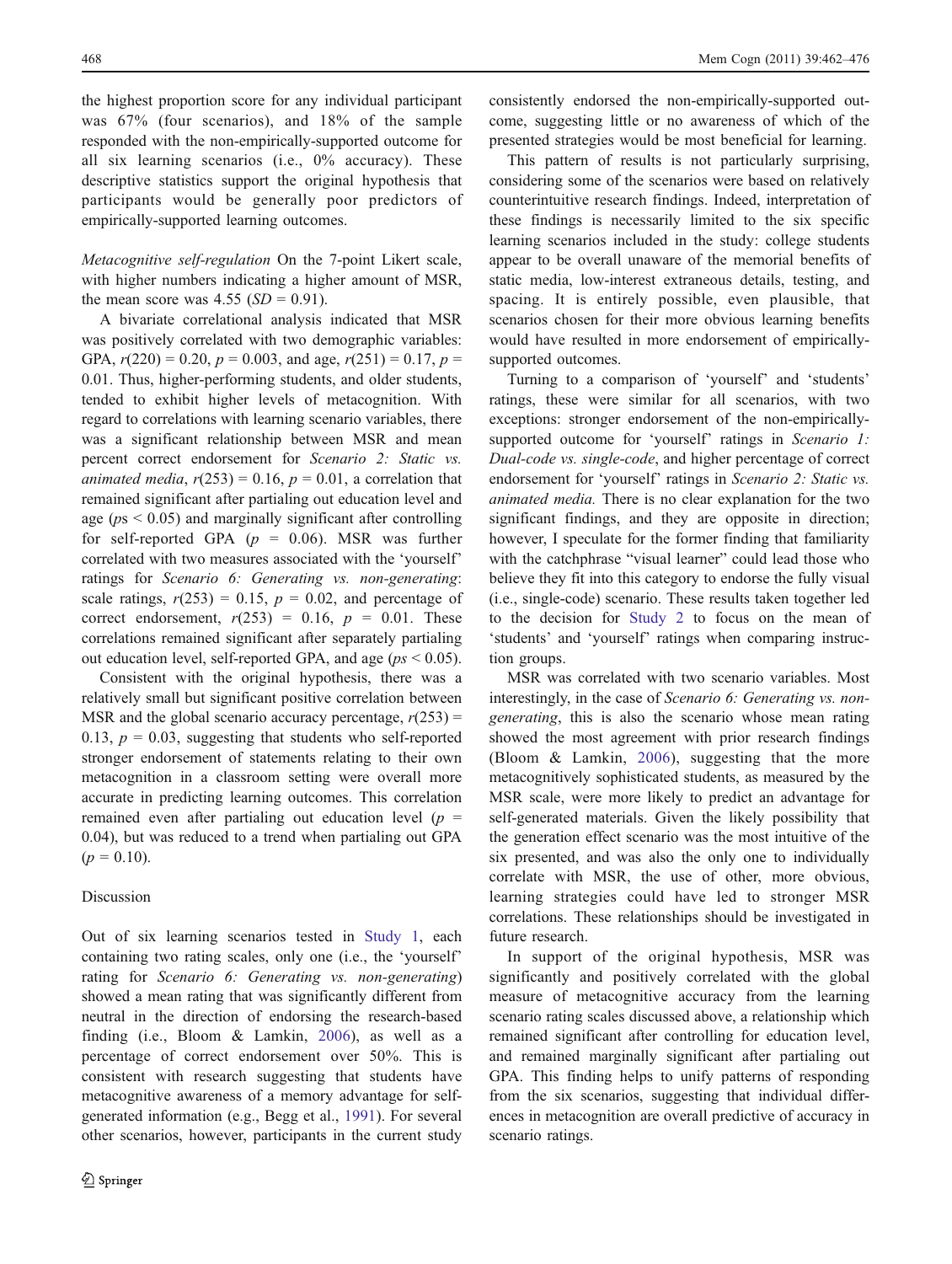#### <span id="page-7-0"></span>Study 2

[Study 1](#page-3-0) established that for at least five of six learning scenarios derived from published teaching and learning research, college students were unable to predict the results. The purpose of Study 2 was to compare scenario prediction accuracy among several groups of undergraduates who had experienced varying levels of explicit instruction on topics related to the survey items. If instruction on applied learning and memory topics is associated with increased metacognition and subsequent academic performance, as suggested by prior research (e.g., Azevedo & Cromley, [2004;](#page-12-0) Fleming, [2002;](#page-13-0) Tuckman, [2003\)](#page-14-0), then participants with more in-depth instruction should perform better on the scenario survey items.

Using the same survey as in [Study 1,](#page-3-0) I tested four groups of students. First, a control group of introductory psychology students who had not received targeted instruction on learning and memory topics was included, with the expectation that they would perform similarly to [Study 1](#page-3-0) participants. Next, students who were specifically instructed about three of the scenario topics (i.e., those included in the concept of desirable difficulties, Bjork, [1994:](#page-12-0) testing, spacing, generation) were recruited from an introductory psychology course, and also from two sophomore-level cognition courses. Although these students learned the basic cognitive principles listed above, they were not specifically instructed about the research studies used in the learning scenarios. Further, the cognition course students received more in-depth instruction about the topics compared to the introductory psychology students (i.e., spent more class time on, and had more discussion about, the relevant topics). I assessed the extent to which these instruction groups would apply the principles learned in class to the real-world educational situations presented in the survey, and would therefore outperform the noninstruction groups (from [Study 1](#page-3-0) and Study 2) on the three scenarios related to the topics of targeted instruction. The final group was enrolled in an upper-level seminar course on Cognition and Education; throughout the semester, they read and discussed all six articles from which the specific learning scenarios were derived. I therefore expected these students to have high performance on all scenarios.

# Method

Participants Participants were undergraduates enrolled in psychology courses at Goucher College. All were offered course credit in exchange for participation. Four groups of participants were tested, representing different levels of specific instruction on topics related to a subset of the learning scenarios. Participants who received instruction were taught by the author. The groups are described below

in approximate order of depth of instruction, from least to most.

Two groups of Introduction to Psychology (IP) students were included. The first group consisted of 12 students who did not have any targeted instruction on learning and memory topics. The second group consisted of 50 students who heard a lecture by the author entitled, "Psychology Principles in Action: Improving Academic Performance," which included a discussion of ten topics related to applications of cognitive psychology research to education. Those relevant to the current study were testing, spacing, and generation effects. These students participated in the survey approximately 2 weeks after the in-class lecture.

For the Non-Lecture IP group, mean age was  $19.25$  (SD = 1.22), mean years of college completed was  $1.42$  (SD = 0.090), and mean self-reported GPA was  $3.06$  (SD = 0.35). In addition, the sample was 100% non-psychology majors, and 67% female. For the Post-Lecture IP group, mean age was  $18.84$  ( $SD = 1.04$ ), mean years of college completed was  $1.50$  (SD = 0.93), and mean self-reported GPA was  $3.18$  $(SD = 0.51)$ . Ninety-eight percent were non-psychology majors, and 74% were female. For the age, college years, and GPA variables, there were no significant differences between the two IP groups (all  $ps > 0.05$ ).

The third group of participants consisted of 54 students enrolled in 200-level Cognition courses (Cognitive Psychology, Human Learning and Memory) who had learned about education-relevant memory topics (e.g., testing, spacing, generation) in the context of their course(s). Mean age was  $20.22$  (SD = 1.08), mean years of college completed was 2.35 ( $SD = 0.93$ ), and mean self-reported GPA was  $3.23$  (SD = 0.49). Eighty percent were psychology majors, and 91% were female. Cognition course students completed the survey approximately 2 weeks after the last of the survey-relevant topics had been discussed in class.

For the fourth group, 12 students enrolled in an advanced seminar on the topic of Cognition and Education were included. Throughout the course, these students had read and discussed the specific research articles from which the six learning scenarios were derived. Mean age was 22.67 ( $SD = 5.23$ ), mean years of college completed was 3.83 ( $SD = 0.94$ ), and mean self-reported GPA was 3.51  $(SD = 0.39)$ . The sample included 92% psychology majors, and was 83% female. The Seminar students completed the survey near the end of the semester.

Regarding equivalence of the groups on demographic measures, there were no differences for self-reported GPA,  $F(3, 109) = 1.90, p = 0.13$ . Not surprisingly, both the Cognition course and Seminar students had higher means for number of college years completed compared to the Post-Lecture IP group; and the Seminar students had more years of education than all other groups ( $ps < 0.05$ ),  $F(3, \theta)$  $124$ ) = 24.23,  $p < 0.001$ . Also, the Post-Lecture IP group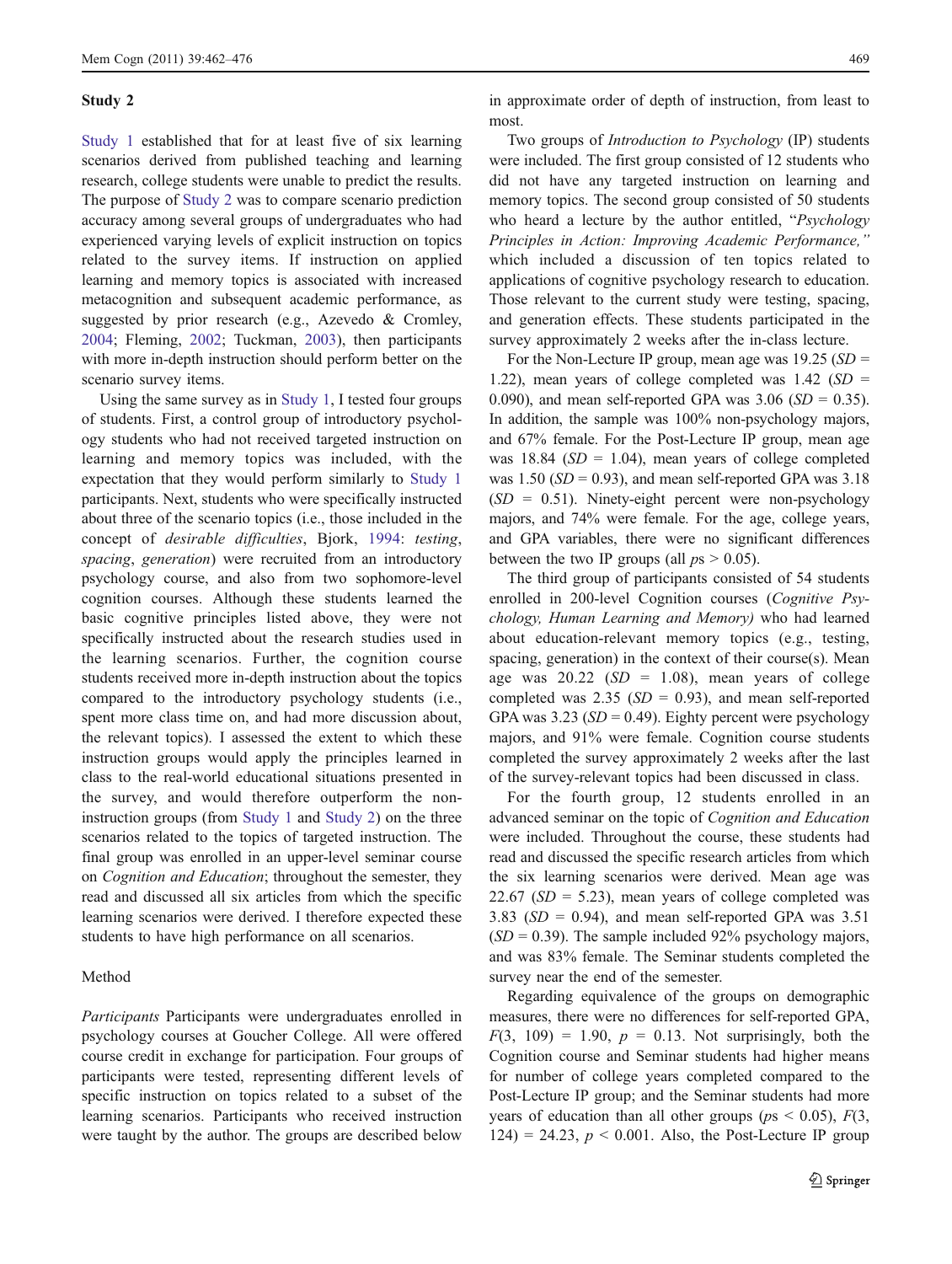was younger on average than the Cognition and Seminar groups; and the Seminar students were older than all of the other groups (all  $ps < 0.05$ ),  $F(3, 124) = 15.14$ ,  $p < 0.001$ . These differences were not assessed further, as [Study 1](#page-3-0) indicated no relationships between scenario performance and these demographic variables.

Materials and procedure The web-based survey described in [Study 1](#page-3-0) was used. Details of the procedure were identical.

## Results

Preliminary analyses of the 'yourself' and 'students' ratings for the entire group of participants showed that in only one case for each dependent variable did the two ratings significantly differ, i.e., for Scenario 1: Dual-code vs. single-code using scale ratings, and for Scenario 2: Static vs. animated media using percentage of correct endorsement. Mimicking the pattern found in [Study 1,](#page-3-0) participants gave lower ratings for 'yourself' in Scenario 1, and had stronger endorsement of the empirically-supported outcome for 'yourself' in *Scenario 2*. As noted above, for simplicity when presenting the comparisons across groups below, I report results based on the mean of 'yourself' and 'students'<sup>1</sup>.

For each scenario, I first describe which groups were significantly above or below the neutral "4" response for scale ratings. I then present analyses comparing all five groups of participants ([Study 1](#page-3-0) plus the four groups from [Study 2\)](#page-7-0) on 7-point scale ratings (see Fig. [1](#page-9-0) for all group means) and on percentage of correct endorsement of the empirically-supported outcomes (see Fig. [2](#page-9-0) for all group means), to determine whether the group(s) with more indepth instruction on relevant topics would perform better on scenario items. The Tukey HSD adjustment for multiple tests was applied to all follow-up contrasts.

Scenario 1: Dual code vs. single code presentations For this item, the only group with ratings significantly different than the neutral response of "4" was the Post-Lecture IP group ( $M = 3.50$ ,  $SD = 1.52$ ),  $p = 0.024$ .

Comparing the five groups on scale ratings using analysis of variance (ANOVA) resulted in no significant differences,  $F(4, 378) = 1.07$ ,  $p = 0.37$ . The parallel ANOVA for percentage of correct endorsement was marginally significant,  $F(4, 378) = 2.40$ ,  $p = 0.05$ . The only trend resulting from the follow-up tests was for the Seminar students to outperform the Post-Lecture IP students ( $p = 0.083$ ).

Scenario 2: Static vs. animated media The mean ratings of two groups were significantly lower than neutral: Post-Lecture IP ( $M = 3.11$ ,  $SD = 1.44$ ),  $p < 0.001$ , and Cognition courses  $(M = 2.91, SD = 1.45), p \le 0.001$ .

The ANOVA comparing groups on scale ratings was significant,  $F(4, 378) = 3.69$ ,  $p = 0.006$ , driven by higher ratings in the Seminar group compared to each of the other groups (all  $ps < 0.05$ ), except for the Non-Lecture IP students. Comparing groups on percent correct endorsement was also significant,  $F(4, 378) = 3.56$ ,  $p = 0.007$ , with an identical pattern of contrasts to that described above.

Scenario 3: Low-interest vs. high-interest details Examining the rating scale means in reference to the neutral "4" response, the Non-Lecture IP group  $(M = 2.54, SD =$ 1.63),  $p = 0.01$ , the Post-Lecture IP group ( $M = 2.90$ ,  $SD =$ 1.82),  $p < 0.001$ , and the Cognition courses group ( $M = 2.73$ ,  $SD = 1.81$ ,  $p < 0.001$ , were significantly lower than "4".

There were significant differences among groups for scale ratings,  $F(4, 378) = 3.39$ ,  $p = 0.01$ . Here, the Seminar students gave higher ratings than [Study 1](#page-3-0) participants as well as the Cognition course students ( $ps < 0.05$ ); and there were trends for the Seminar course to also have an advantage over the other two groups ( $ps < 0.08$ ). Groups were also different in the ANOVA using percent correct endorsement,  $F(4, 378) = 5.12$ ,  $p < 0.001$ , driven by Seminar students outperforming all other groups ( $ps < 0.01$ ).

Scenario 4: Testing vs. restudying For this scenario, only the Non-Lecture IP group was significantly lower than the neutral "4" ( $M = 2.92$ ,  $SD = 1.68$ ),  $p = 0.047$ ; however, the three targeted instruction groups were significantly higher than "4": Post-Lecture IP ( $M = 4.73$ ,  $SD = 1.93$ ),  $p = 0.01$ ; Cognition courses ( $M = 4.84$ ,  $SD = 2.14$ ),  $p = 0.004$ ; and Seminar ( $M = 6.08$ ,  $SD = 0.90$ ),  $p < 0.001$ .

The ANOVA using scale ratings showed significant group differences,  $F(4, 378) = 14.40, p < 0.001$ . Follow-up contrasts showed that all three groups who learned about the testing effect in class gave higher ratings than [Study 1](#page-3-0) participants and the Non-Lecture IP students ( $ps < 0.05$ ). No other differences were significant. The parallel ANOVA using percent correct endorsement was also significant,  $F(4, 4)$  $378$ ) = 16.05,  $p < 0.001$ , with a pattern of mean contrasts identical to that reported above.

Scenario 5: Spacing vs. massing All non-Seminar groups had ratings significantly lower than "4": Non-Lecture IP  $(M =$ 2.46,  $SD = 1.59$ ,  $p = 0.006$ ; Post-Lecture IP ( $M = 4.73$ ,  $SD = 1.93$ ),  $p < 0.001$ ; and Cognition courses ( $M = 4.84$ ,  $SD = 2.14$ ,  $p < 0.001$ . The Seminar students, however, had a mean scale rating significantly higher than "4"  $(M =$ 5.33,  $SD = 1.59$ ,  $p = 0.014$ .

<sup>&</sup>lt;sup>1</sup> Major results and conclusions were similar when conducting the between-groups analyses using 'typical college students', 'yourself', or mean ratings.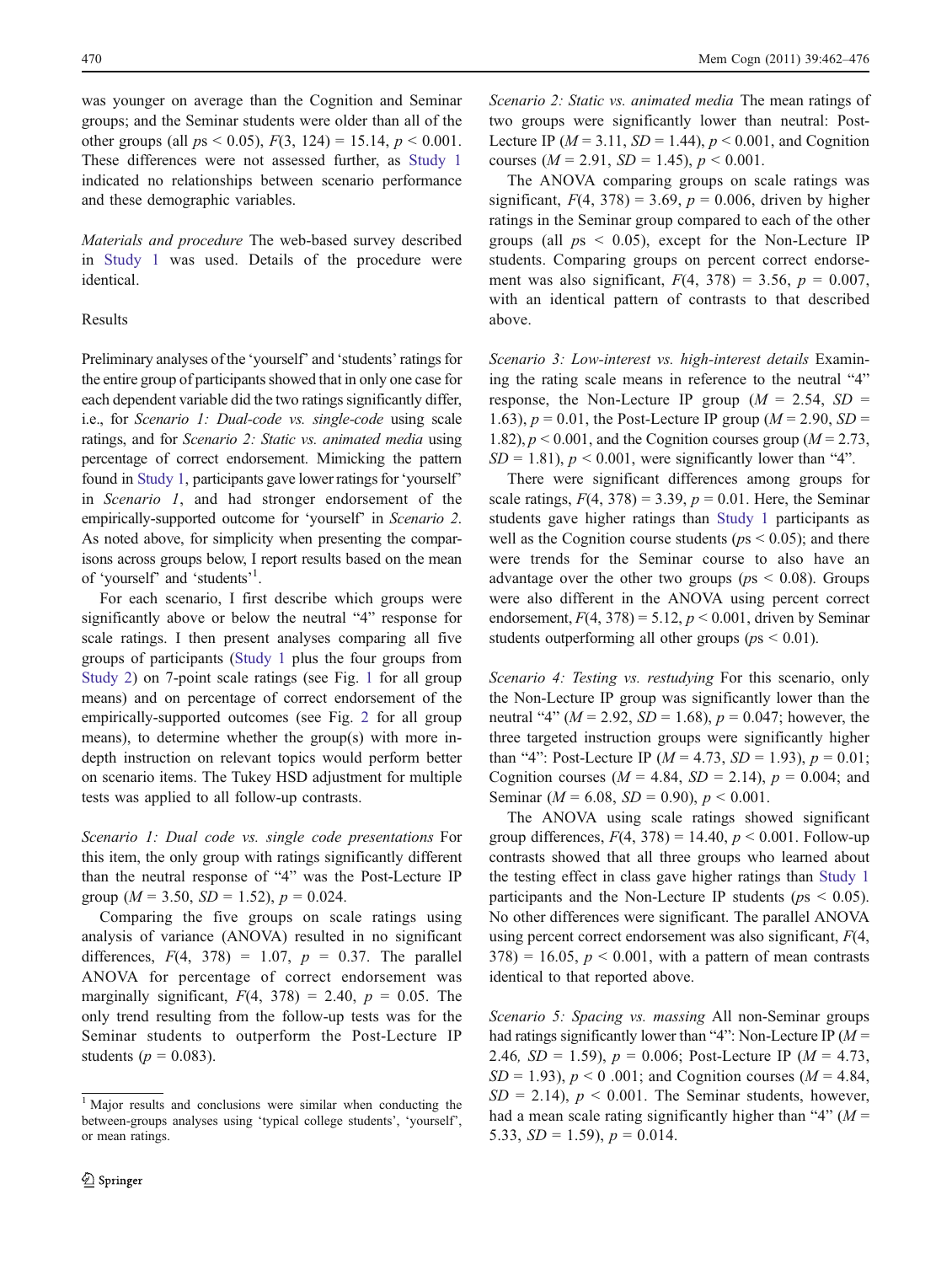<span id="page-9-0"></span>Fig. 1 Learning scenario ratings in [Studies 1](#page-3-0) and [2:](#page-7-0)  $\leq 4$  = endorsement of non-empiricallysupported outcome;  $4 =$ neutral;  $> 4$  = endorsement of empirically-supported outcome.  $IP = Introduction to Psychology.$ Learning Scenario 1: Dual-code vs. single-code presentation; Learning Scenario 2: Static vs. animated media; Learning Scenario 3: Low-interest vs. high-interest details; Learning Scenario 4: Testing vs. restudying; Learning Scenario 5: Spacing vs. massing; Learning Scenario 6: Generating vs. non-generating. Bars represent standard errors



Scale ratings showed significant group differences,  $F(4, 4)$  $378$ ) = 19.74,  $p < 0.001$ , driven by higher ratings in the Seminar group compared to all other groups ( $ps < 0.001$ ), who were themselves similar. The ANOVA using percentage of correct endorsement was also significant,  $F(4, 378) =$ 28.85,  $p < 0.001$ , with a pattern of contrasts identical to that reported above.

Scenario 6: Generating vs. non-generating Compared to the neutral rating of "4", the three targeted instruction groups had significantly higher means: Post-Lecture IP,  $M = 5.03$ ,  $SD = 1.33$ ,  $p < 0.001$ ; Cognition coures,  $M =$ 6.02,  $SD = 1.09$ ,  $p < 0.001$ ; and Seminar,  $M = 6.00$ ,  $SD =$ 0.93,  $p < 0.001$ .

The ANOVA comparing groups on scale ratings was significant,  $F(4, 378) = 15.47, p < 0.001$ . [Study 1](#page-3-0) participants gave lower ratings than all three groups who received targeted instruction in [Study 2,](#page-7-0) and the Non-Lecture IP group was lower than the Cognition and Seminar groups ( $ps < 0.05$ ). Further, students in the

Fig. 2 Global scenario performance in [Studies 1](#page-3-0) and [2:](#page-7-0) Percentage of participants indicating endorsement (i.e., rating ≥5) of the empirically-supported outcome for each learning scenario. IP = *Introduction to* Psychology. Learning Scenario 1: Dual-code vs. single-code presentation; Learning Scenario 2: Static vs. animated media; Learning Scenario 3: Lowinterest vs. high-interest details; Learning Scenario 4: Testing vs. restudying; Learning Scenario 5: Spacing vs. massing; Learning Scenario 6: Generating vs. non-generating. Bars represent standard errors

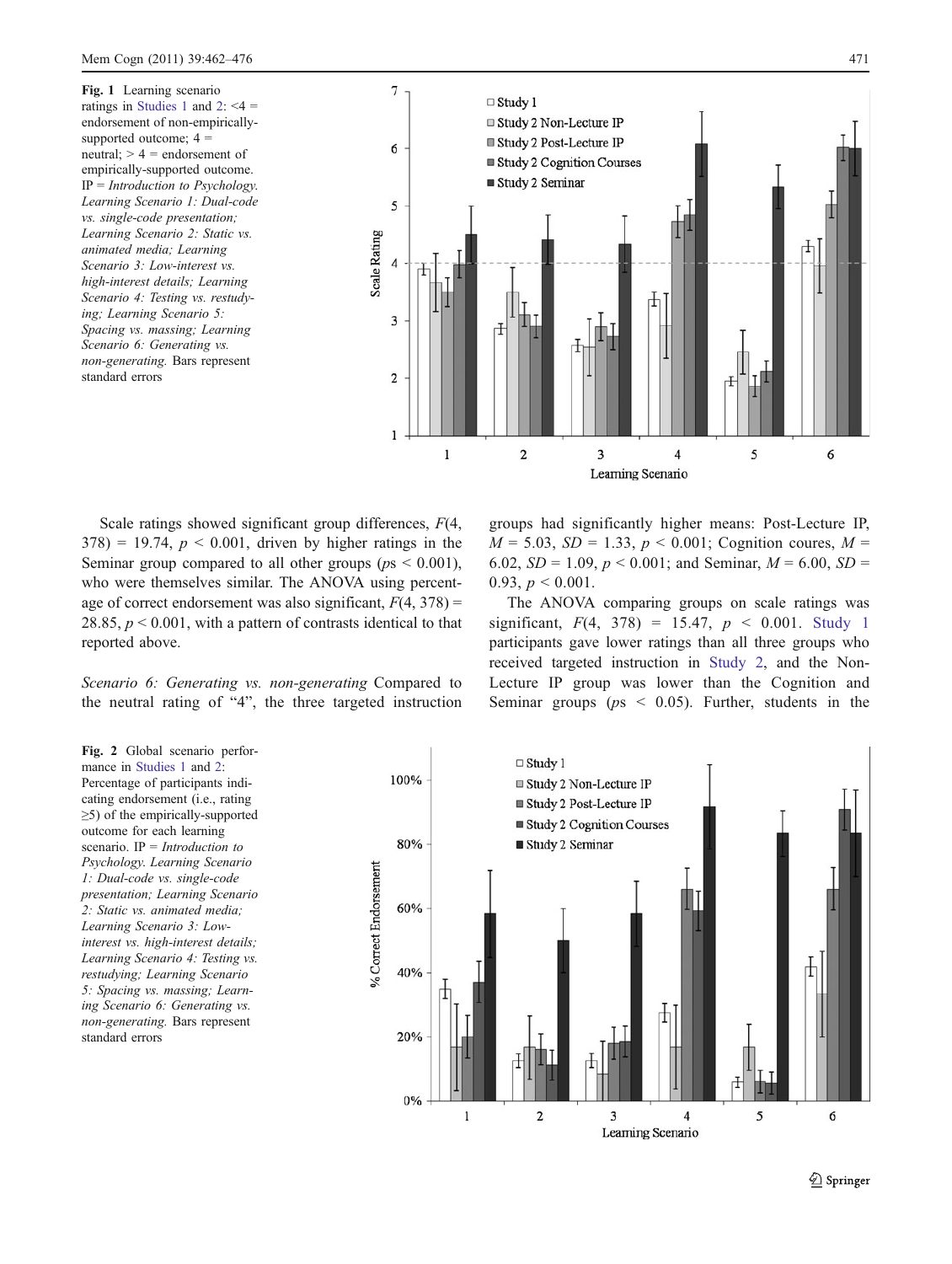Cognition courses were higher than all groups ( $ps < 0.05$ ) except the Seminar. The parallel analysis using percent correct endorsement also showed group differences, F(4,  $378$ ) = 15.19,  $p < 0.001$ , driven by an advantage for all three instruction groups over [Study 1](#page-3-0) participants, and an advantage of the Cognition group over the Non-Lecture IP students ( $ps < 0.05$ ).

Global scenario performance An ANOVA comparing the five groups on the global measure of scenario performance, computed by averaging the percentage of correct endorsement across the six scenarios, was significant,  $F(4, 378) =$ [3](#page-11-0)3.73,  $p < 0.001$  (see Fig. 3). Follow-up contrasts showed an advantage of all three groups receiving targeted instruction (Post-Lecture IP, 32%; Cognition courses, 37%; Seminar, 71%) over [Study 1](#page-3-0) (23%) participants. There was an advantage for Cognition and Seminar students over Non-Lecture IP students  $(18\%)$ ,  $ps < 0.01$ , and a trend for the Post-Lecture IP group to outperform the Non-Lecture IP group  $(p = 0.06)$ . The Seminar students outperformed all groups ( $ps < 0.001$ ) on this global measure, with an average of 4.3 scenarios correct out of six.

Metacognitive self-regulation Numerically, the MSR scores paralleled the level of education and targeted instruction (Non-Lecture IP,  $M = 4.17$ ,  $M = 0.99$ ; Post-Lecture IP,  $M = 4.25$ ,  $SD = 0.77$ ; Cognition courses,  $M =$ 4.28,  $SD = 0.72$ ; Seminar,  $M = 4.38$ ,  $SD = 0.68$ ); however, the means were not significantly different,  $F(3, 124) =$ 0.16,  $p = 0.92$ .

Unlike in [Study 1](#page-3-0), there were no significant correlations of MSR with demographic variables, nor with any scenario performance variables (all  $ps > 0.05$ ). This pattern was evident within each group, and also when combining all participants into one group.

# Discussion

As three of the learning scenarios were not targeted for instruction in the non-Seminar courses, it was not surprising that these items (i.e., Scenarios 1, 2, and 3) failed to show any consistent group differences, except for the Seminar group numerically (and at times significantly) outperforming the others. Also, in line with predictions, the control group (i.e., Non-Lecture IP) was statistically similar in all scenario ratings to participants from [Study 1](#page-3-0).

The main focus of this study was on the latter three scenarios, based on the testing effect, spacing effect, and generation effect. Two survey items, Scenario 4: Testing vs. restudying and Scenario 6: Generating vs. non-generating, showed similar patterns, with the three groups receiving targeted instruction on the topics outperforming those who

did not<sup>2</sup>. This pattern suggests that instructed students were able to apply basic knowledge about a memory concept (e.g., that retrieval practice provides a mnemonic advantage) to a real-world learning scenario (e.g., that students who take a recall test will outperform those who use the same amount of time to restudy the material), thereby demonstrating more sophisticated metacognitive knowledge regarding these specific topics.

The fact that this pattern did not hold for *Scenario 5:* Spacing vs. massing was unexpected. None of the groups (except the Seminar) endorsed the spacing outcome; in fact, they strongly endorsed massed study as the superior method, which parallels the metacognitive findings of Kornell and Bjork ([2008\)](#page-13-0). Why did students not realize the benefits of spaced study in this scenario? I predict that had I chosen a scenario describing more typical spacing versus massing situation (e.g., a student studying one hour per day over the course of seven days, versus seven hours in one day before an exam), participants who had learned about the spacing effect would have shown stronger endorsement of spacing. The fact that the scenario used in the current study instead described a spacing situation unfamiliar to the common use of the concept (i.e., the presentation of paintings in an interleaved or blocked fashion) may have driven the lack of metacognitive awareness that paintings in the interleaved (spaced) group would be better remembered. Students were unable to extrapolate their knowledge of the spacing effect to a novel situation presented on a far shorter time course and using a variety of exemplars within a given category (as opposed to strict repetition of the same material in a spaced versus massed fashion). Hence, the conclusion regarding lack of awareness of the spacing effect may be better couched as a lack of knowledge regarding the memorial benefits of interleaving over blocking of study materials (e.g., Richland et al., [2005](#page-13-0)). However, as expected, Seminar students who had read this original article were quite accurate in predicting the outcome.

Results from the global scenario performance variable (i.e., percentage of empirically-supported predictions) showed a clear pattern: [Study 1](#page-3-0) participants and those in [Study 2](#page-7-0) who did not receive targeted instruction were similar, and relatively low. Introductory psychology and Cognition course students who learned about applied memory topics were similar to each other, and outperformed the two 'noninstructed' groups. Finally, students in the Seminar group who read and discussed the specific outcomes presented in

 $2\overline{G}$  Given that cross-study comparisons should be interpreted with caution, it is important to note that even without the [Study 1](#page-3-0) participants in the analyses, patterns of contrasts were similar with regard to comparing the instructed groups to the non-instructed Introduction to Psychology group in [Study 2](#page-7-0).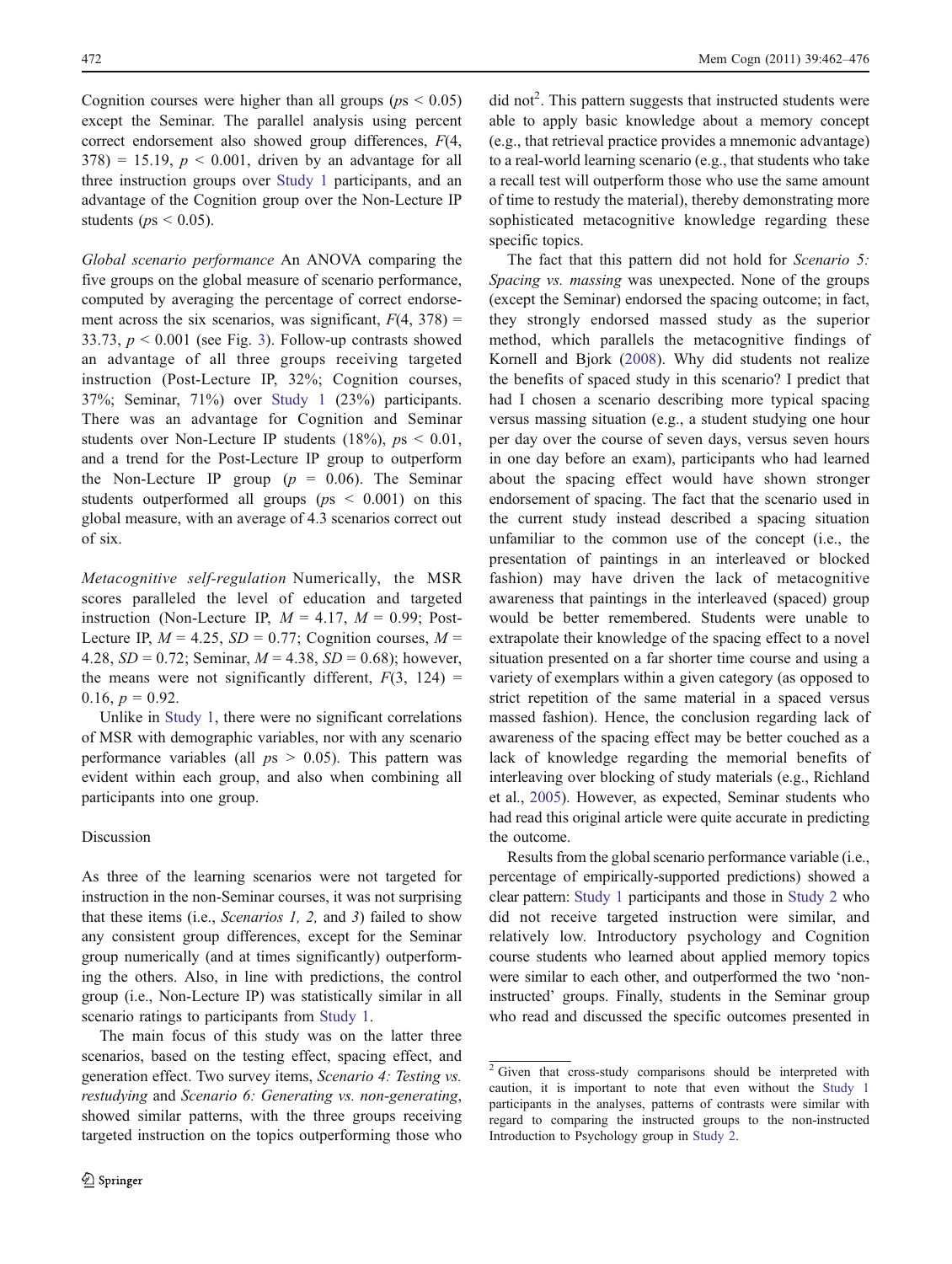<span id="page-11-0"></span>Fig. 3 Global scenario performance, averaged across the six learning scenarios, in [Studies 1](#page-3-0) and [2:](#page-7-0) Percentage of participants indicating endorsement (i.e., rating  $\geq$ 5) of the empiricallysupported outcome.  $IP =$ Introduction to Psychology. Bars represent standard errors



the survey had the highest performance compared to all groups. Notably, even though the Seminar group students technically 'knew' all the correct outcomes, performance on this measure was still not at ceiling.

Predictions regarding the MSR variable were not borne out; MSR was not predictive of performance on the survey items, nor correlated with demographics.

# General discussion

This Internet-based survey study examined the extent to which undergraduates could predict which educational scenarios aide learning and memory for course material, in reference to what has been found to be effective in published research studies. [Study 1](#page-3-0) examined metacognitive awareness of six learning strategies (i.e., Dual-Code Presentations, Static Media, Low-Interest Extraneous Details, Testing, Spacing, and Generating) in a large and diverse sample of undergraduates, as well as correlations of scenario performance with an independent measure of metacognitive self-regulation (MSR). [Study 2](#page-7-0) used the same survey, with the goal of comparing groups who had received different levels of targeted instruction on applied learning and memory topics.

In [Study 1,](#page-3-0) in contrast to research findings (Kornell  $\&$ Bjork, [2008;](#page-13-0) Mayer et al., [2005,](#page-13-0) [2008](#page-13-0); Roediger & Karpicke, [2006b](#page-13-0)), participants overall predicted that animated media (compared to static illustrations), high-interest (compared to low-interest) extraneous details, restudying (compared to taking a recall test), and massing (compared

to spacing/interleaving) the study of to-be-learned material would result in higher test scores. The lack of metacognitive awareness of the latter two topics is consistent with prior research (e.g., Roediger & Karpicke, [2006b;](#page-13-0) Kornell & Bjork, [2008\)](#page-13-0). The one strategy that was weakly endorsed was generating one's own study materials, a finding consistent with past metacognitive research on the generation effect (e.g., Begg et al., [1991\)](#page-12-0).

A global measure of metacognitive accuracy from the learning scenario rating scales revealed very low performance, with even the most accurate students only correctly endorsing the empirically supported options on a maximum of four out of six learning scenarios, and with nearly 1/5 of participants performing at floor level (0%). These findings are broadly consistent with the literature portraying poor metacognition and non-effective study strategies in undergraduates (e.g., Kornell & Bjork, [2007;](#page-13-0) Karpicke et al., [2009](#page-13-0)). As discussed previously, however, it is possible that metacognitive knowledge was underestimated in the current study due to the choice of relatively non-intuitive learning strategies. Interestingly, and consistent with predictions, MSR (e.g., Duncan & McKeachie, [2005](#page-13-0)) was positively correlated with global scenario performance. As a component of self-regulated learning (e.g., Pintrich, [2000\)](#page-13-0), MSR may be a variable of interest in understanding real-world metacognitive accuracy across domains; however, because this correlational finding was small in magnitude and failed to replicate in [Study 2,](#page-7-0) further investigation is warranted.

After establishing students' relatively poor understanding of several factors underlying learning and memory in [Study 1,](#page-3-0) [Study 2](#page-7-0) was undertaken to compare scenario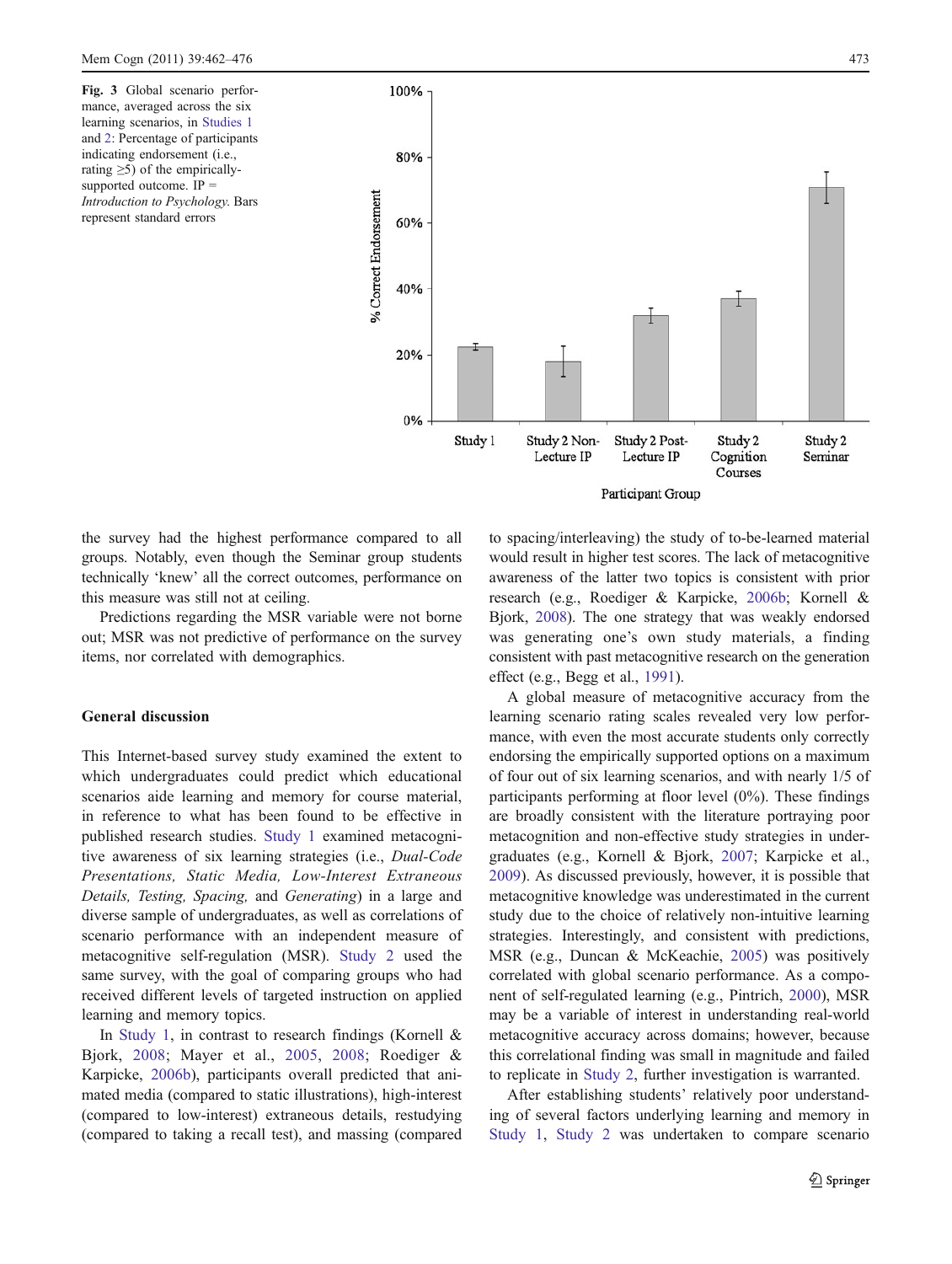<span id="page-12-0"></span>performance among students experiencing different levels of specific instruction on applied learning and memory topics relevant to three of the scenarios in the survey (i.e., those in the category of *desirable difficulties*, Biork, 1994). Results suggested that for the scenarios relevant to two of the instructed memory principles (i.e., testing, generation), all three instruction groups showed relatively strong endorsement of the empirically-supported outcomes, and outperformed both the control group and [Study 1](#page-3-0) participants. In contrast, for the scenario topics only explicitly studied by the advanced Seminar group (i.e., dual-coding, static media, low-interest details), along with the topic of spacing (interpretion of this outcome described in [Study 2](#page-7-0) Discussion), all non-Seminar groups failed to endorse the empiricallysupported outcome. Global scenario performance increased from a low for [Study 1](#page-3-0) and [Study 2](#page-7-0) control group participants, to a medium level for the two groups instructed on the three memory topics, to a high for the Seminar students. Though this was not a true experiment with random assignment to conditions, and as such there is always the possibility of subject-selection effects given that students chose which course(s) to enroll in, this is precisely the pattern expected if depth of instruction in these areas indeed contributes to metacognitive knowledge of learning strategies.

Taken together, these two studies suggest a lack of metacognitive awareness of several specific learning and memory strategies relevant to educational contexts; and further, that targeted instruction in applied memory topics is associated with improved ability to predict the outcomes of learning scenarios. Seminar students, who learned about these topics directly from the primary sources, were most successful in scenario predictions. Though interesting, the conclusion from the Seminar group may have less practical importance because it is unrealistic that large numbers of undergraduates would be exposed to original research articles on study strategies. Also, the Seminar students were not perfect in their scenario predictions, suggesting that even at this advanced level of training, there is room for improvement in awareness and application of these principles.

This research contributes to the broader literature on applications of memory theory to higher education by providing an account of education-related metacognitive judgments spanning several specific research areas and cognitive theories. Further, the study is unique in eliciting ratings based on extrinsic cues, as opposed to intrinsic and/or real-time mnemonic cues (Koriat, [1997\)](#page-13-0). The data patterns presented here, therefore, provide a picture of metacognitive knowledge for these six learning strategies uncontaminated by the types of metacognitive illusions that can arise from direct exposure to the to-be-learned materials (e.g., Karpicke, [2009\)](#page-13-0). Results also suggest MSR as a variable of interest in understanding variations in students' understanding and application of learning and memory strategies.

The ultimate goal, of course, is improved metacognition for students' own day-to-day academic endeavors and, building on that, measurable changes in their studyrelated behaviors and course performance (e.g., Fleming, [2002](#page-13-0); Tuckman, [2003](#page-14-0)). The current research does not address these latter points, and does not suggest that participants necessarily implemented their metacognitive knowledge; yet given the necessity of knowing about memory strategies before choosing to *apply* them to one's own behavior, the current studies are important in suggesting that (1) students' awareness of the effectiveness of several such strategies is low or non-existent, and (2) educational intervention, in the form of targeted instruction on learning and memory topics, may have the potential to improve metacognitive awareness of factors associated with academic success.

Acknowledgments This research was supported by the Goucher College Junior Faculty Development Fund. Thanks to Dara Friedman-Wheeler for information and advice regarding Internet-mediated research, and to Jonathan Susser for assistance with editing and preparation of the manuscript.

## References

- Agarwal, P. K., Karpicke, J. D., Kang, S. H. K., Roediger, H. L., III, & McDermott, K. B. (2008). Examining the testing effect with open- and closed-book tests. Applied Cognitive Psychology, 22, 861–876. doi:[10.1002/acp.1391](http://dx.doi.org/10.1002/acp.1391)
- Azevedo, R., & Cromley, J. (2004). Does training on self-regulated learning facilitate students' learning with hypermedia? Journal of Educational Psychology, 96, 523–535. doi:[10.1037/0022-](http://dx.doi.org/10.1037/0022-0663.96.3.523) [0663.96.3.523](http://dx.doi.org/10.1037/0022-0663.96.3.523)
- Begg, I., Vinski, E., Frankovich, L., & Holgate, B. (1991). Generating makes words memorable, but so does effective reading. Memory & Cognition, 19, 487–497. <http://mc.psychonomic-journals.org/>
- Benjamin, A. S., & Bird, R. (2006). Metacognitive control of the spacing of study repetitions. Journal of Memory and Language, 55, 126–137. doi[:10.1016/j.jml.2006.02.003](http://dx.doi.org/10.1016/j.jml.2006.02.003)
- Benjamin, A., Bjork, R., & Schwartz, B. (1998). The mismeasure of memory: When retrieval fluency is misleading as a metamnemonic index. Journal of Experimental Psychology: General, 127 (1), 55–68. doi:[10.1037/0096-3445.127.1.55](http://dx.doi.org/10.1037/0096-3445.127.1.55)
- Bjork, R. A. (1994). Memory and metamemory considerations in the training of human beings. In J. Metcalfe & A. Shimamura (Eds.), Metacognition: Knowing about knowing (pp. 185–205). Cambridge: MIT.
- Bloom, C. M., & Lamkin, D. M. (2006). The Olympian struggle to remember the cranial nerves: Mnemonics and student success. Teaching of Psychology, 33(2), 128–129. [http://teachpsych.org/](http://teachpsych.org/top/index.php) [top/index.php](http://teachpsych.org/top/index.php)
- Butler, A. C., & Roediger, H. L., III. (2007). Testing improves longterm retention in a simulated classroom setting. European Journal of Cognitive Psychology, 19, 514–527. doi[:10.1080/](http://dx.doi.org/10.1080/09541440701326097) [09541440701326097](http://dx.doi.org/10.1080/09541440701326097)
- DeWinstanley, P.A., & Bjork, E. L. (2004). Processing strategies and the generation effect: Implications for making a better reader. Memory & Cognition, 32, 945–955. [http://mc.psychonomic](http://mc.psychonomic-journals.org/)[journals.org/](http://mc.psychonomic-journals.org/)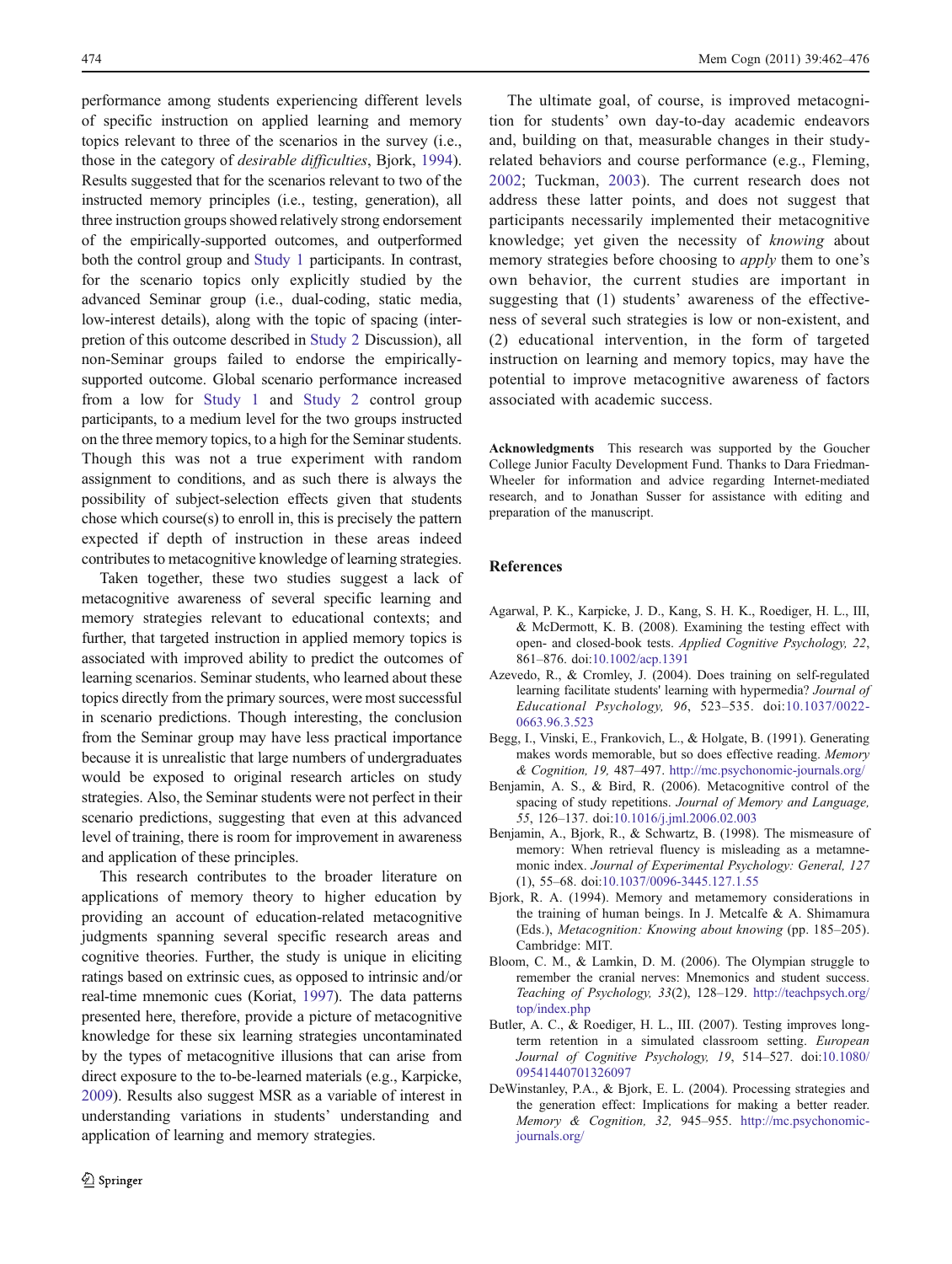- <span id="page-13-0"></span>Duncan, T., & McKeachie, W. (2005). The making of the motivated strategies for learning questionnaire. Educational Psychologist, 40(2), 117–128. doi[:10.1207/s15326985ep4002\\_6](http://dx.doi.org/10.1207/s15326985ep4002_6)
- Dunlosky, J., & Nelson, T. (1994). Does the sensitivity of judgments of learning (JOLs) to the effects of various study activities depend on when the JOLs occur? Journal of Memory and Language, 33, 545–565. doi:[10.1006/jmla.1994.1026](http://dx.doi.org/10.1006/jmla.1994.1026)
- Fleming, V. (2002). Improving students' exam performance by introducing study strategies and goal setting. Teaching of Psychology, 29, 115–119. doi:[10.1207/S15328023TOP2902\\_07](http://dx.doi.org/10.1207/S15328023TOP2902_07)
- Hacker, D., Bol, L., Horgan, D., & Rakow, E. (2000). Test prediction and performance in a classroom context. Journal of Educational Psychology, 92, 160–170. doi[:10.1037/0022-0663.92.1.160](http://dx.doi.org/10.1037/0022-0663.92.1.160)
- Hartlep, K., & Forsyth, G. (2000). The effect of self-reference on learning and retention. Teaching of Psychology, 27, 269–271. doi[:10.1207/S15328023TOP2704\\_05](http://dx.doi.org/10.1207/S15328023TOP2704_05)
- Kalyuga, S., Chandler, P., & Sweller, J. (1999). Managing splitattention and redundancy in multimedia instruction. Applied Cognitive Psychology, 13, 351–371. doi[:10.1002/\(SICI\)1099-](http://dx.doi.org/10.1002/(SICI)1099-0720(199908)13:4<351::AID-ACP589>3.0.CO;2-6) [0720\(199908\)13:4<351::AID-ACP589>3.0.CO;2-6](http://dx.doi.org/10.1002/(SICI)1099-0720(199908)13:4<351::AID-ACP589>3.0.CO;2-6)
- Karpicke, J. D. (2009). Metacognitive control and strategy selection: Deciding to practice retrieval during learning. Journal of Experimental Psychology: General, 138, 469–486. doi[:10.1037/](http://dx.doi.org/10.1037/a0017341) [a0017341](http://dx.doi.org/10.1037/a0017341)
- Karpicke, J. D., Butler, A. C., & Roediger, H. L., III. (2009). Metacognitive strategies in student learning: Do students practice retrieval when they study on their own? Memory, 17, 471–479. doi[:10.1080/09658210802647009](http://dx.doi.org/10.1080/09658210802647009)
- Koriat, A. (1997). Monitoring one's own knowledge during study: A cue-utilization approach to judgments of learning. Journal of Experimental Psychology: General, 126, 349–370. doi[:10.1037/](http://dx.doi.org/10.1037/0096-3445.126.4.349) [0096-3445.126.4.349](http://dx.doi.org/10.1037/0096-3445.126.4.349)
- Koriat, A., & Bjork, R. (2006). Mending metacognitive illusions: A comparison of mnemonic-based and theory-based procedures. Journal of Experimental Psychology. Learning, Memory, and Cognition, 32(5), 1133–1145. doi[:10.1037/0278-7393.32.5.1133](http://dx.doi.org/10.1037/0278-7393.32.5.1133)
- Kornell, N., & Bjork, R. A. (2007). The promise and perils of selfregulated study. Psychonomic Bulletin & Review, 14, 219–224. <http://pbr.psychonomic-journals.org/>
- Kornell, N., & Bjork, R. A. (2008). Learning concepts and categories: Is spacing the "enemy of induction"? Psychological Science, 19, 585–592. doi:[10.1111/j.1467-9280.2008.02127.x](http://dx.doi.org/10.1111/j.1467-9280.2008.02127.x)
- Kornell, N., Castel, A., Eich, T., & Bjork, R. (2010). Spacing as the friend of both memory and induction in young and older adults. Psychology and Aging, 25, 498–503. doi[:10.1037/a0017807](http://dx.doi.org/10.1037/a0017807)
- Kornell, N., & Son, L. K. (2009). Learners' choices and beliefs about self-testing. Memory, 17, 493–501. doi:[10.1080/096582](http://dx.doi.org/10.1080/09658210902832915) [10902832915](http://dx.doi.org/10.1080/09658210902832915)
- Kruger, J., & Dunning, D. (1999). Unskilled and unaware of it: How difficulties in recognizing one's own incompetence lead to inflated self-assessments. Journal of Personality and Social Psychology, 77(6), 1121–1134. doi:[10.1037/0022-3514.77.6.1121](http://dx.doi.org/10.1037/0022-3514.77.6.1121)
- Maki, R., Foley, J., Kajer, W., Thompson, R., & Willert, M. (1990). Increased processing enhances calibration of comprehension. Journal of Experimental Psychology. Learning, Memory, and Cognition, 16, 609–616. doi:[10.1037/0278-7393.16.4.609](http://dx.doi.org/10.1037/0278-7393.16.4.609)
- Mazzoni, G., & Nelson, T. (1995). Judgments of learning are affected by the kind of encoding in ways that cannot be attributed to the level of recall. Journal of Experimental Psychology. Learning, Memory, and Cognition, 21(5), 1263–1274. doi:[10.1037/0278-](http://dx.doi.org/10.1037/0278-7393.21.5.1263) [7393.21.5.1263](http://dx.doi.org/10.1037/0278-7393.21.5.1263)
- Mayer, R. E., Griffith, E., Jurkowitz, I. T. N., & Rothman, D. (2008). Increased interestingness of extraneous details in a multimedia science presentation leads to decreased learning. Journal of Experimental Psychology. Applied, 14, 329–339. doi[:10.1037/](http://dx.doi.org/10.1037/a0013835) [a0013835](http://dx.doi.org/10.1037/a0013835)
- Mayer, R. E., Hegarty, M., Mayer, S., & Campbell, J. (2005). When static media promote active learning: Annotated illustrations versus narrated animations in multimedia instruction. Journal of Experimental Psychology. Applied, 11, 256–265. doi[:10.1037/](http://dx.doi.org/10.1037/1076-898X.11.4.256) [1076-898X.11.4.256](http://dx.doi.org/10.1037/1076-898X.11.4.256)
- Mayer, R. E., & Moreno, R. (2003). Nine ways to reduce cognitive load in multimedia learning. Educational Psychologist, 38, 43– 52. doi:[10.1207/S15326985EP3801\\_6](http://dx.doi.org/10.1207/S15326985EP3801_6)
- Mayer, R. E., & Moreno, R. (1998). A split-attention effect in multimedia learning: Evidence for dual processing systems in working memory. Journal of Educational Psychology, 90(2), 312–320. doi:[10.1037/0022-0663.90.2.312](http://dx.doi.org/10.1037/0022-0663.90.2.312)
- Mayer, R. E., & Moreno, R. (1999). Cognitive principles of multimedia learning: The role of modality and contiguity. Journal of Educational Psychology, 91(2), 358–368. doi:[10.1037/0022-](http://dx.doi.org/10.1037/0022-0663.91.2.358) [0663.91.2.358](http://dx.doi.org/10.1037/0022-0663.91.2.358)
- McDaniel, M. A., Anderson, J. L., Derbish, M. H., & Morrisette, N. (2007). Testing the testing effect in the classroom. European Journal of Cognitive Psychology, 19, 481–493. doi[:10.1080/](http://dx.doi.org/10.1080/09541440701326154) [09541440701326154](http://dx.doi.org/10.1080/09541440701326154)
- Paas, F., Renkl, A., & Sweller, J. (2003). Cognitive load theory and instructional design: Recent developments. Educational Psychologist, 38, 1–4. doi[:10.1207/S15326985EP3801\\_1](http://dx.doi.org/10.1207/S15326985EP3801_1)
- Paivio, A. (1986). Mental representations: A dual coding approach. New York: Oxford University Press.
- Pashler, H., Bain, P., Bottge, B., Graesser, A., Koedinger, K., McDaniel, M., and Metcalfe, J. (2007). Organizing instruction and study to improve student learning (NCER 2007-2004). Washington, DC: National Center for Education Research, Institute of Education Sciences, U.S. Department of Education. <http://ncer.ed.gov>
- Pintrich, P. (2000). The role of goal orientation in self-regulated learning. In M. Boekaerts, P. Pintrich, & M. Zeidner (Eds.), Handbook of selfregulation (pp. 452–502). San Diego: Academic.
- Pintrich, P. R., Smith, D. A. F., Garcia, T., & McKeachie, W. (1991). A manual for the use of the Motivated Strategies for Learning Questionnaire (MSLQ). University of Michigan, National Center for Research to Improve Postsecondary Teaching and Learning, Ann Arbor, MI.
- Pyc, M. A., & Dunlosky, J. (2010). Toward an understanding of students' allocation of study time: Why do they decide to mass or space their practice? Memory & Cognition, 38, 431-440. doi[:10.3758/MC.38.4.431](http://dx.doi.org/10.3758/MC.38.4.431)
- Richland, L. E., Bjork, R. A., Finley, J. R., & Linn, M. C. (2005). Linking cognitive science to education: generation and interleaving effects. In B. G. Bara, L. Barsalou, & M. Bucciarelli (Eds.), Proceedings of the twenty-seventh annual conference of the cognitive science society. Mahwah: Lawrence Erlbaum.
- Roediger, H. L. I. I. I., & Karpicke, J. D. (2006a). The power of testing memory: Basic research and implications for educational practice. Perspectives on Psychological Science, 1, 181–210. doi[:10.1111/j.1745-6916.2006.00012.x](http://dx.doi.org/10.1111/j.1745-6916.2006.00012.x)
- Roediger, H. L., & Karpicke, J. D. (2006b). Test-enhanced learning: Taking memory tests improves long-term retention. Psychological Science, 17, 249–255. doi[:10.1111/j.1467-9280.2006.01693.x](http://dx.doi.org/10.1111/j.1467-9280.2006.01693.x)
- Rohrer, D., & Pashler, H. (2007). Increasing retention without increasing study time. Current Directions in Psychological Science, 16, 183–186. doi:[10.1111/j.1467-8721.2007.00500.x](http://dx.doi.org/10.1111/j.1467-8721.2007.00500.x)
- Son, L. (2010). Metacognitive control and the spacing effect. Journal of Experimental Psychology. Learning, Memory, and Cognition, 36, 255–262. doi[:10.1037/a0017892](http://dx.doi.org/10.1037/a0017892)
- Son, L. K. (2004). Spacing one's study: Evidence for a metacognitive control strategy. Journal of Experimental Psychology. Learning, Memory, and Cognition, 30, 601–604. doi:[10.1037/0278-](http://dx.doi.org/10.1037/0278-7393.30.3.601) [7393.30.3.601](http://dx.doi.org/10.1037/0278-7393.30.3.601)
- Schwartz, B. L., & Metcalfe, J. (1992). Cue familiarity but not target retrievability enhances feeling-of-knowing judgments. Journal of